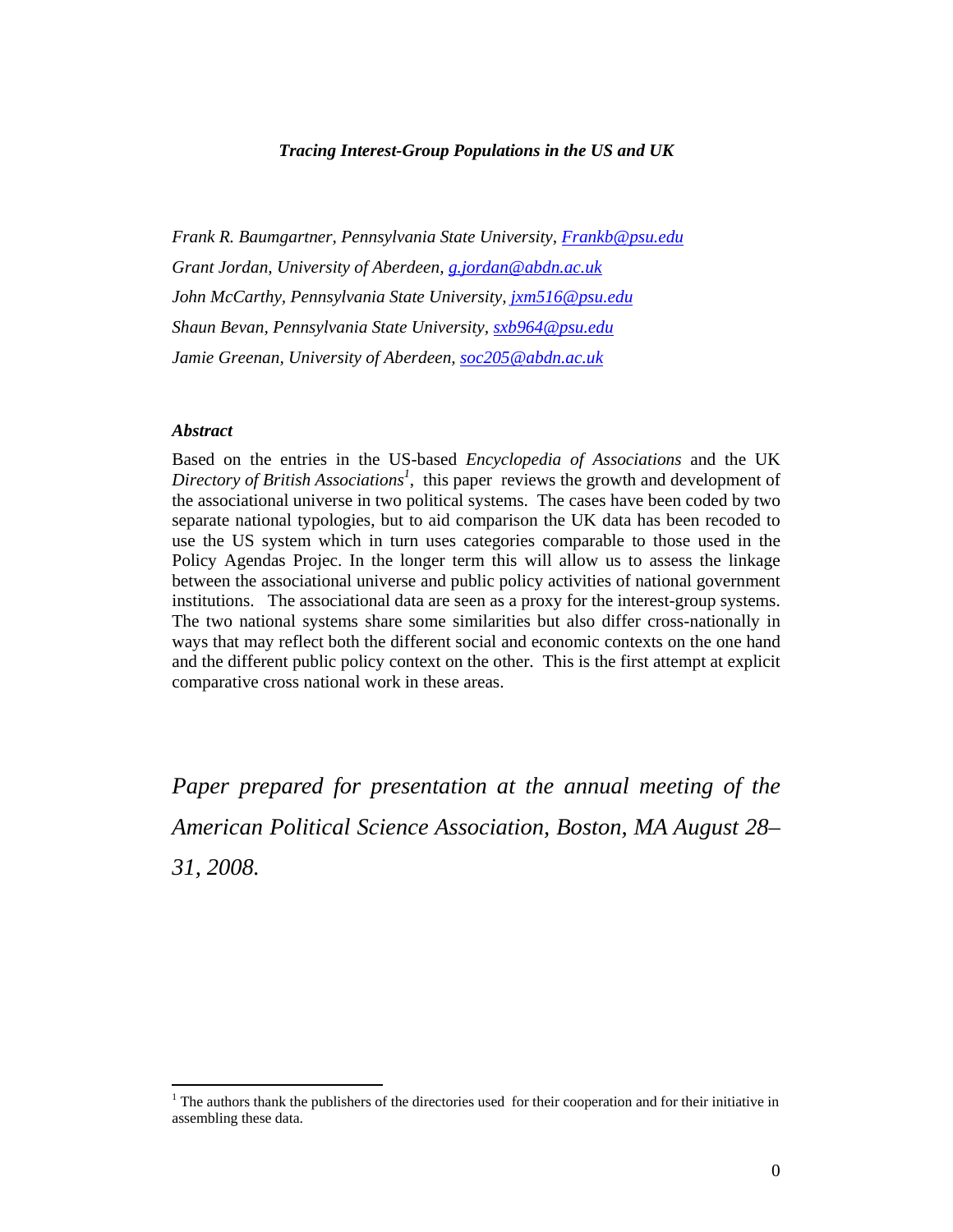#### *Explosion or Transformation?: Characterizing Interest-Group Population Change*

The paper is something of a preliminary 'demonstration project' offering a first glimpse of two large new datasets which allow assessment of the current scale of the associational universes of the US and the  $UK -$  and patterns of change over time. Studies of the scale of interest groups are of course working soil already tilled by Walker (1983, p391). Twenty five years ago he noted that there were 'almost no comprehensive descriptions of the world of interest groups in America …' Berry more recently (1999, p18) noted, 'unfortunately for scholars studying interest groups, there is no standard data base to measure the population of lobbying organizations over time… Even measuring the participation of groups in a single year is difficult.' Gray and Lowery (1996, p5) cite Salisbury (1994, p13) to call attention to the very real difficulties of measuring population level properties across multiple populations: they quote Cigler (1994, 29) who made the point that, 'In large measure, data availability has been the major determinant of the interest group politics agenda, framing both the questions we explore, *and the topics we avoid*.' (italics added).

#### *The Assumption of Explosive Growth*

Yet though there is a data deficit nonetheless there is a commonplace assumption in political science that there has been an explosion in interest group numbers - at least in the UK and USA. Jordan and Maloney (1997, p3) quote Cigler and Loomis writing on the US, 'a participation revolution has occurred … large numbers of citizens have become active in an ever increasing number of protest groups, citizen's organizations, and special interest groups.' Jordan and Maloney use British data from the *Directory of British Associations* to show how 48% of recently recorded groups had start up dates after 1968. They say (2007, p3), 'Approximately at the same time as the explosion in the number and membership levels of groups, British political parties began to experience a hemorrhaging in the level of both membership and intraorganizational activity.'

So common theme is this theme in the US literature that Baumgartner and Leech (1998, pp100-102) include an entire section on 'The Recurring Discovery of an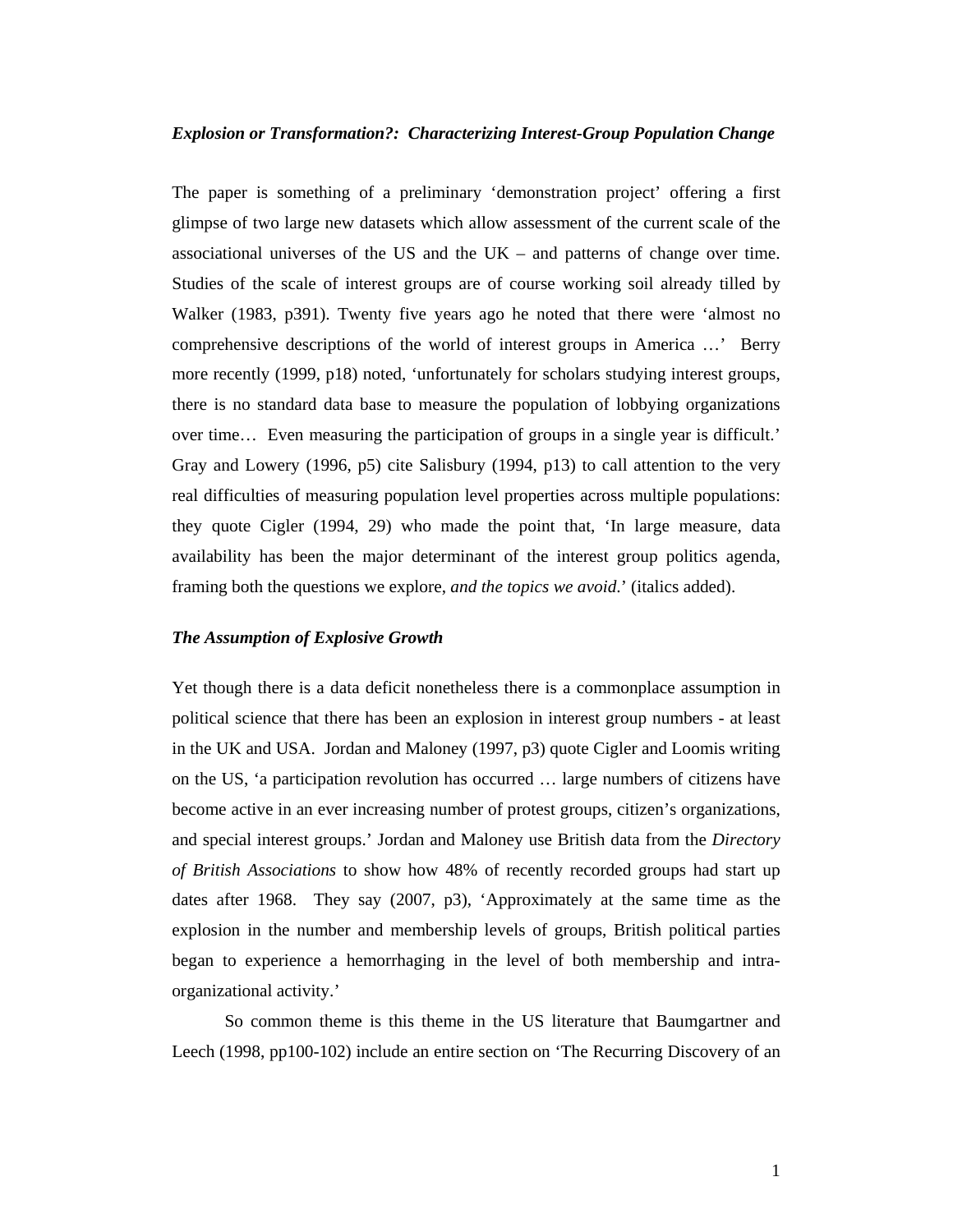"Interest-Group Explosion"<sup>2</sup> tracing it back to the work of Croly (1915), Pollock (1927) Herring (1927), and Crawford (1939) and onward through virtually each decade of the  $20<sup>th</sup>$  century. They note (p102) that, 'There can be no doubt that the American interest- group system has grown dramatically over the decades.' Nownes and Neeley (1996) similarly argue that, 'Since 1960, the number of politically active public interest groups in the United States has skyrocketed. In fact, there are now more public interest groups active in Washington politics than at any other time in the nation's history.'

In 'The Paradox of Interest Groups in Washington' (1990, reprinted 1992, p340) Salisbury pulled together changes in the group system from 1960 under the heading *'The explosion in numbers*.' He conceded, 'we have no reliable baseline of observation', but the following items he collated suggest the 'magnitude of expansion of the interest group universe'.<sup>3</sup>

- the number of registered lobbyists increased from 3,400 in 1975 to 7,200 in 1985.
- the annual publication *Washington Representatives* managed to find and list more than 5,000 people in 1979; by 1988 it listed nearly 11,000 ( Close *et al* 1988).
- the proportion of US trade and professional associations headquartered in and around Washington grew from 19% in 1971 to 30% in 1982 (Colgate, 1982).
- The number of lawyers belonging to the District of Columbia Bar Association (a requirement for practice in Washington) increased from 10,925 in 1973 to 34,087 in 1981.
- The number of business corporations operating offices in Washington increased from 50 in 1961 to 545 in 1982 (Yoffie, 1985).
- Some 765 of the citizens groups and 795 of the welfare groups in Washington in 1981 had come into existence since 1960. (Schlozman and Tierney, 1986, p76)

Other important sources underpinning the assumption of group growth included Walker (1983) and King and Walker (in Walker 1991, p63). They assemble

 $\overline{a}$ 

 $2<sup>2</sup>$  At some time the literature on group explosion needs to be reconciled with the skocpol. Putnam decline of participation theme.

<sup>&</sup>lt;sup>3</sup> Salisbury was referring to the scale of group proliferation and that group number focus is the key to this article. Gray and Lowery (1996, p7) points out that Olson himself in his 1982 study of institutional sclerosis uses data on members of groups rather than numbers of groups …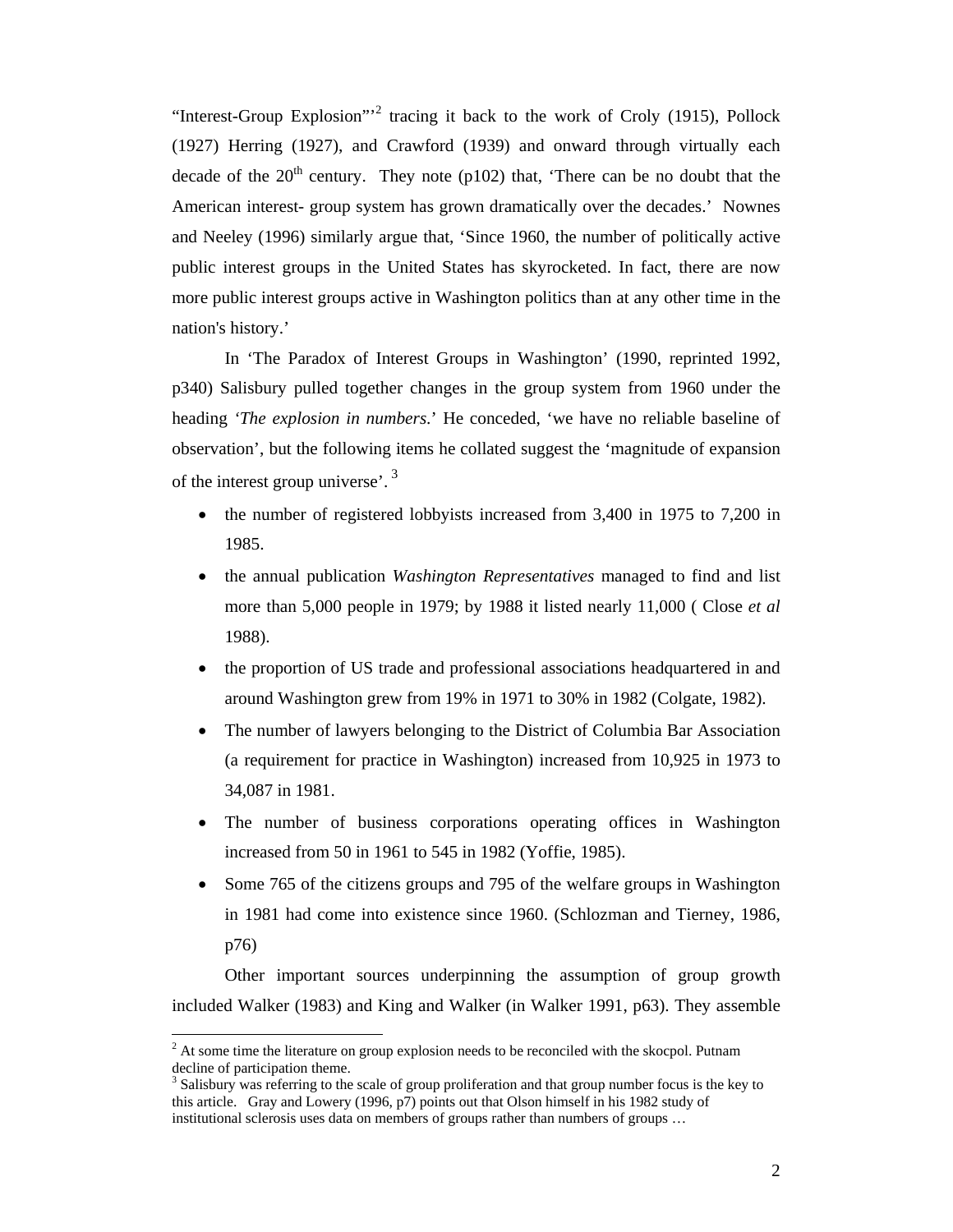fragmentary evidence to sustain an impression that the 'there is no doubt that the number of citizen groups has grown rapidly during the past twenty years in several policy areas.' (See also 1983, p394; citizen groups correspond in that study to non occupationally based ones). In Chapter 4 of the 1991 volume King and Walker conclude (1991, p72):

Since about the time Martin Luther King, Jr. led "a march on Washington" by thousands of citizens in the civil rights movement in 1963, there has been a march to Washington by interest groups as well. We have witnessed an explosive growth in the number of groups finding voice and redress in Washington.

Walker (1983, p394) cites work such as Barbrook and Bolt (1980) and Freeman (1965) to support the identification of a patterns of growth.

In sum, there is no doubt of the scholarly and journalistic consensus identifying the "interest group explosion" in both the US and the UK. The modern interest group system is said to be significantly more diverse, to include many more citizen and social-movement oriented organizations, and increasing numbers of members overall. Or at least that is the impression. Impressions, however, can be vague and sometimes contradictory. For example, we have a sense of the overwhelming business advantage, but also especially from Walker's work that the 1960s may have led to a significant mobilization of citizen-based organizations, and that this may have altered the structure of bias in Washington in a fundamental way.

The same 'explosion' seems to be rediscovered in each decade. Fitting in with this pattern of rediscovery is an interpretation that assumes a continual transformation or churning with different elements of the population growing and declining at different rates. Such a pattern of sectoral instability appears to be a constant. This then leads to a qualification of to the basic explosion image – attractively bold though it is. The picture turns out to be much more complicated: Some sectors of the group population have indeed exploded in numbers in recent years whereas others have stagnated or even declined. (see Appendix 1). Moving to better understandings of these dynamics will require substantial historical and empirical work and that is the goal of our comparative project, though of course this paper represents only a first small step.

This seam of work largely is interested in using association data as a proxy for interest group information. At the suggestion of one of the authors the UK directory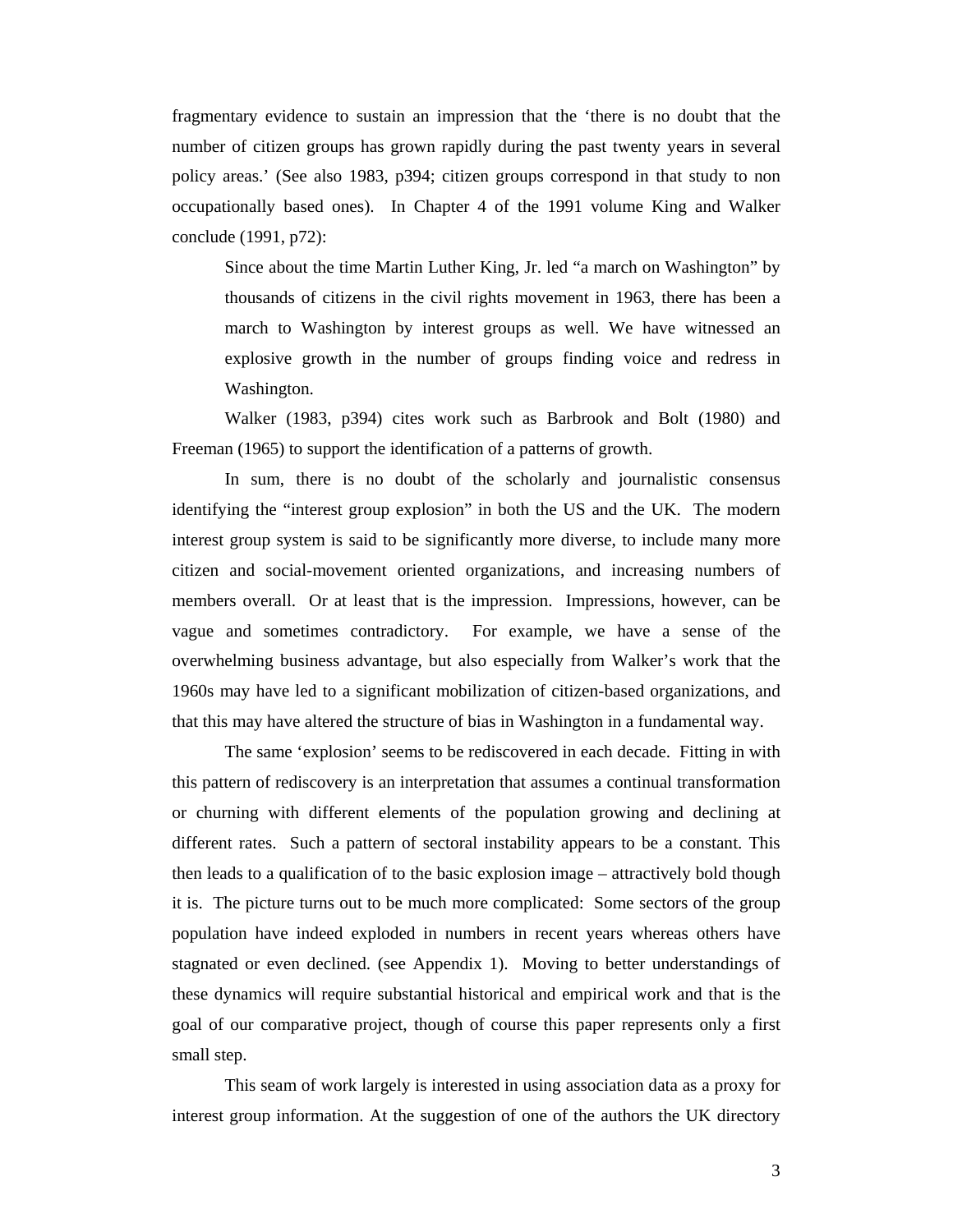introduced a question in the early 90s that allows groups to signal as one of their concerns 'Liaison with government'. That gives a sub population of about one third that define one of their roles in this way. Potentially this gives a way to compare the more politicized organizations with the less … (but the current paper maintains the focus on 'all associations.'





The following chart shows that the politicized end of the associational spectrum in the

UK is dominated by trade and professional bodies :

Figure 2 Government Liaison in UK by group type.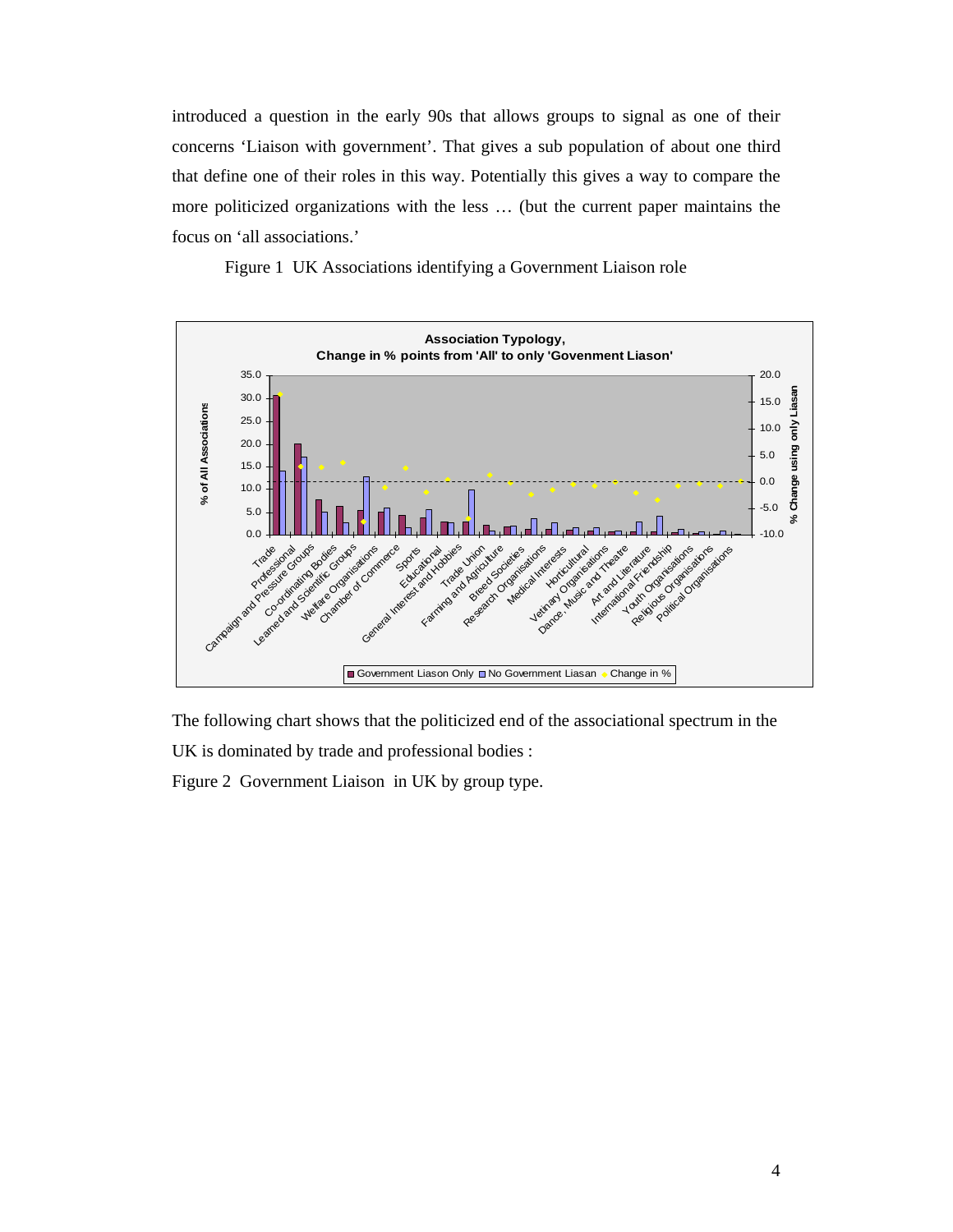

# *The US and UK Data Sets*

The data that are reported here are based on the US-based *Encyclopedia of Associations* and the UK's *Directory of British Associations*. Both directories seek to list every national association active in the country, ranging from trade associations to hobby and leisure groups. Of course, many of these associations are apolitical. However, they are of interest because they represent the universe of national-level associational opportunities for the American and British publics, and a large percentage of the groups are indeed involved in government relations at many levels, even those groups which are not created with explicitly political or economic aims from the start.

The data collection part of our two projects is close to complete, but the data we reported may be still subject to some revisions. There is classification in each by the publishers and in addition for each association we have coded their major focus of activity by the topic classification system used in the US and UK Policy Agendas Project (www.policyagendas.org and www.policyagendas.org.uk).

### *The Broad Pattern of Data*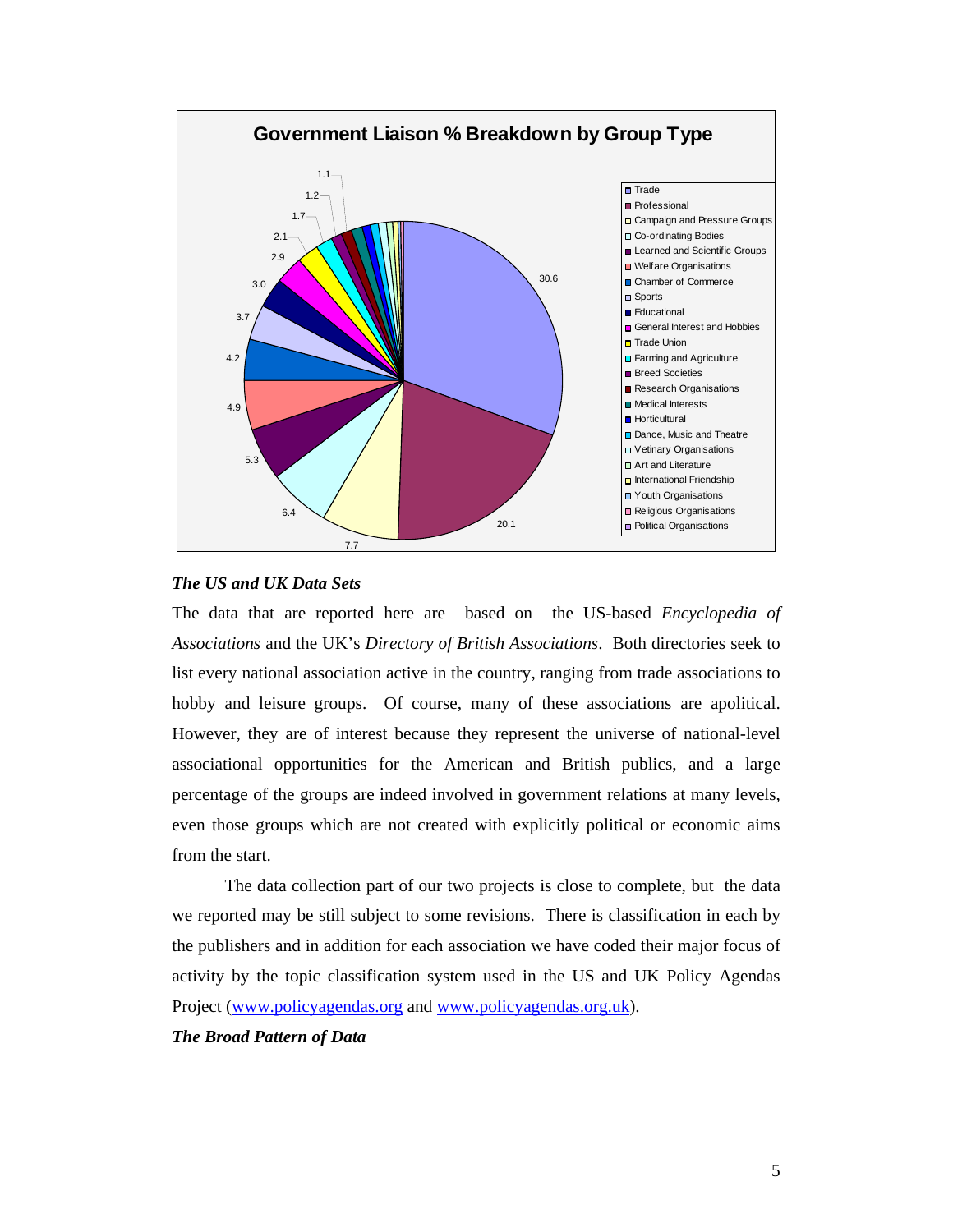# *Tables 1 and 2 show the distribution of associations in the US and UK respectively, by policy area and over time.*

|                             |      |      |      |      | Growth      |
|-----------------------------|------|------|------|------|-------------|
| Topic                       | 1975 | 1985 | 1995 | 2005 | Rate $(\%)$ |
| Civil Rights                | 273  | 656  | 795  | 848  | 210.62      |
| Family                      | 139  | 274  | 371  | 401  | 188.49      |
| Housing                     | 69   | 160  | 183  | 192  | 178.26      |
| Health                      | 1044 | 1849 | 2331 | 2821 | 170.21      |
| Law                         | 192  | 380  | 468  | 507  | 164.06      |
| Environment                 | 226  | 362  | 513  | 564  | 149.56      |
| Ideological                 | 245  | 481  | 568  | 609  | 148.57      |
| Other                       | 69   | 116  | 128  | 143  | 107.25      |
| Lands                       | 74   | 122  | 161  | 151  | 104.05      |
| Defense                     | 329  | 553  | 689  | 655  | 99.09       |
| Art                         | 620  | 845  | 1375 | 1190 | 91.94       |
| Social Welfare              | 242  | 414  | 479  | 464  | 91.74       |
| Economy                     | 44   | 84   | 85   | 83   | 88.64       |
| Energy                      | 98   | 239  | 214  | 184  | 87.76       |
| Science                     | 623  | 940  | 1139 | 1149 | 84.43       |
| Agriculture                 | 539  | 822  | 914  | 988  | 83.30       |
| Hobby                       | 516  | 934  | 1129 | 940  | 82.17       |
| History                     | 821  | 1089 | 1459 | 1481 | 80.39       |
| Average for all group types |      |      |      |      | 79.35       |
| <b>Sports</b>               | 450  | 778  | 874  | 792  | 76.00       |
| Government                  | 249  | 450  | 455  | 424  | 70.28       |
| Transport                   | 488  | 902  | 1045 | 789  | 61.68       |
| International               | 839  | 1216 | 1569 | 1322 | 57.57       |
| Religion                    | 609  | 852  | 1026 | 942  | 54.68       |
| <b>Business</b>             | 2213 | 2747 | 2808 | 2879 | 30.09       |
| Education                   | 943  | 1084 | 1137 | 1212 | 28.53       |
| Labor                       | 328  | 407  | 443  | 418  | 27.44       |
| Intl Trade                  | 124  | 166  | 197  | 156  | 25.81       |

Table 1. US Associations by topic (US coding version), 1975–2005.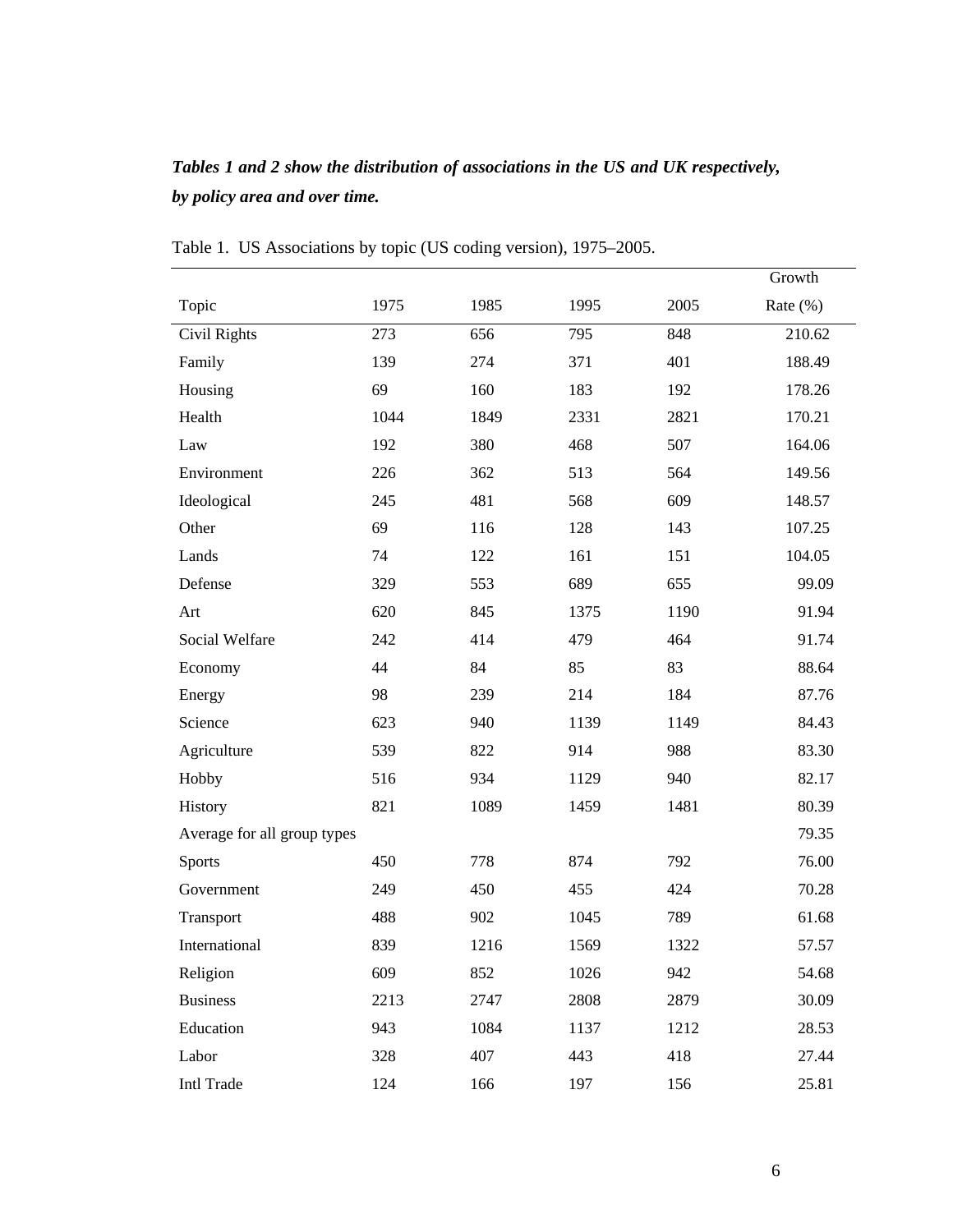| <b>Local Government</b> | 85    | 98    | 102   | 98    | 15.29 |
|-------------------------|-------|-------|-------|-------|-------|
| Total                   | 12491 | 19020 | 22657 | 22402 | 79.35 |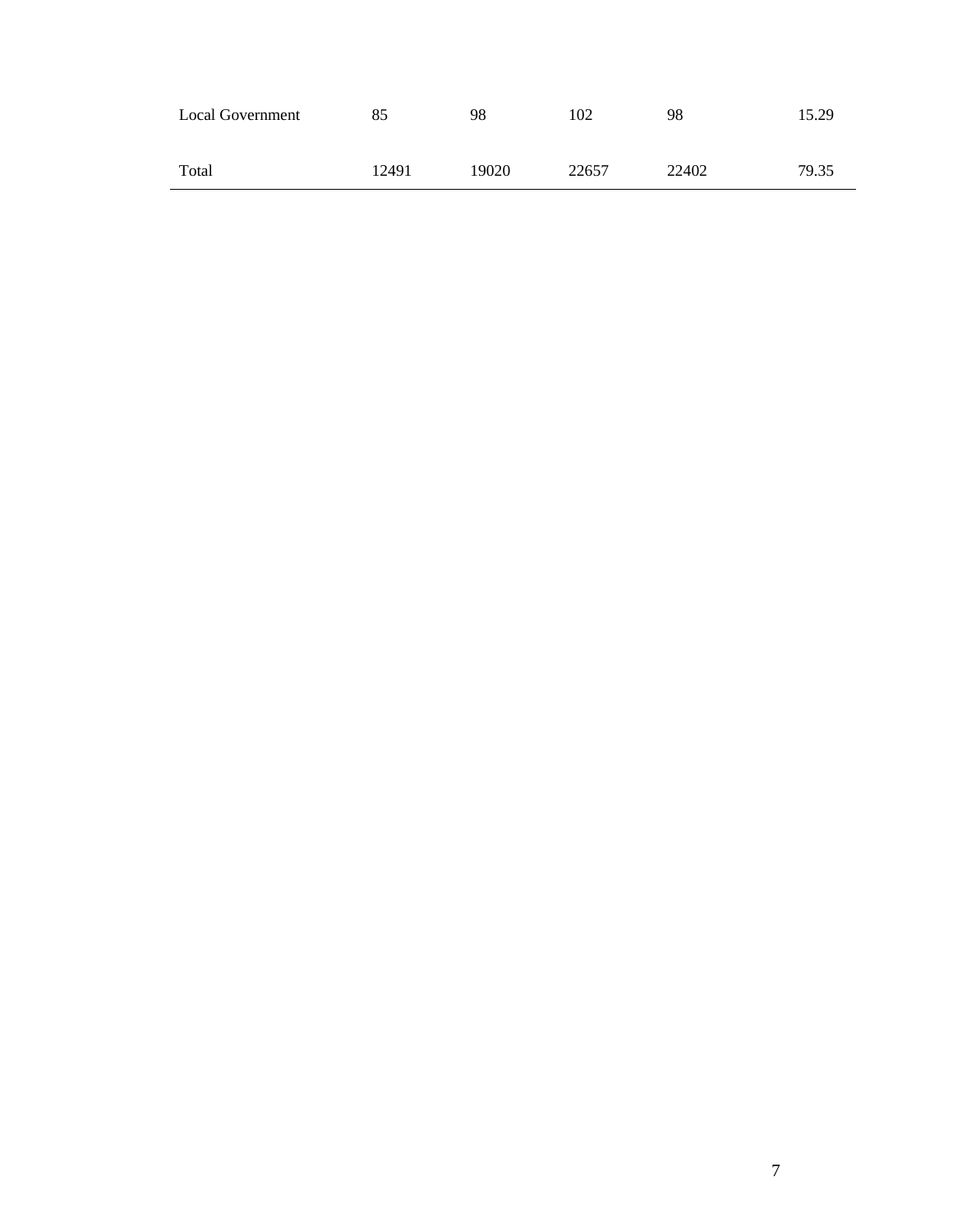Table 2. UK Associations by topic (US coding), 1970–2005.

| Topic                   | 1970         | 2005           | Growth Rate (%) |
|-------------------------|--------------|----------------|-----------------|
| Economy                 | $\mathbf{1}$ | $\overline{4}$ | 300.00          |
| Hobby                   | 154          | 581            | 277.27          |
| Law                     | 46           | 89             | 93.48           |
| Social Welfare          | 213          | 388            | 82.16           |
| Ideological             | 177          | 309            | 74.58           |
| Art                     | 273          | 464            | 69.96           |
| Health                  | 231          | 387            | 67.53           |
| Agriculture             | 297          | 445            | 49.83           |
| Government              | 8            | 11             | 37.50           |
| Civil Rights            | 22           | 30             | 36.36           |
| <b>Sports</b>           | 279          | 379            | 35.84           |
| Environment             | 117          | 141            | 20.51           |
| Other                   | 22           | 27             | 22.73           |
| Family                  | 41           | 45             | 9.76            |
| Science                 | 846          | 920            | 8.75            |
| Average for all group   |              |                |                 |
| types                   |              |                | 4.16            |
| Education               | 282          | 258            | $-8.51$         |
| International           | 86           | 76             | $-11.63$        |
| History                 | 70           | 58             | $-17.14$        |
| <b>Local Government</b> | 42           | 34             | $-19.05$        |
| Transport               | 84           | 62             | $-26.19$        |
| Energy                  | 15           | 11             | $-26.67$        |
| <b>Business</b>         | 2742         | 2002           | $-26.99$        |
| Defense                 | 21           | 14             | $-33.33$        |
| Lands                   | 3            | $\overline{2}$ | $-33.33$        |
| Religion                | 120          | 60             | $-50.00$        |
| Housing                 | 36           | 17             | $-52.78$        |
| Labor                   | 361          | 97             | $-73.13$        |
| <b>Intl Trade</b>       | 50           | $\overline{4}$ | $-92.00$        |
| Total                   | 6639         | 6915           | 4.16            |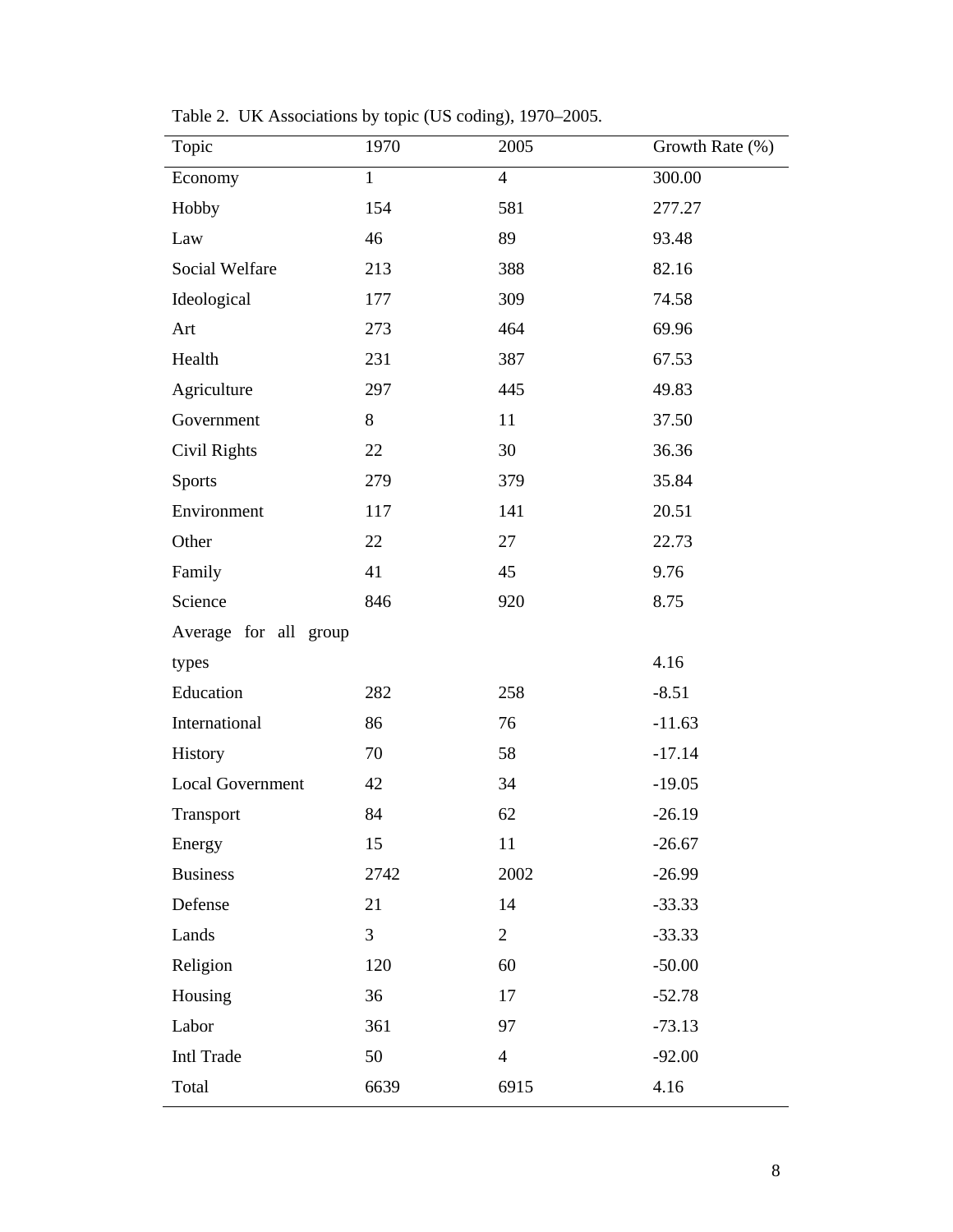For the US data there are four observation points (1975, 1985, 1995, and 2005), and the bottom line of the table shows the overall growth in the size of the system: From 12,000 to 22,000 organizations, or 79 percent growth over the 30 year period. In the case of the UK we have observations in 1970 and in 2005 (mid point to follow in later analysis), and very limited *net* growth. The system is smaller (less than 7,000 associations) and there is just 4 percent growth over a 35 year period.

In the case of the US the growth in the absolute size of the entire system is indicated in Figure 3 below by plottting the number of associations listed in each of the 42 volumes of the *Encyclopedia* from 1956 to 2006. It shows rapid growth in the early years (possibly due to increased accuracy of the directory through the first several editions, but certainly not due only to that in later years), rapid overall expansion throughout the 1960s, 1970s, and 1980s, then stagnation and even some annual declines in the 1990s and since then.



Figure 3. Number of Associations listed, *US Encylopedia of Associations*, 1956- 2006.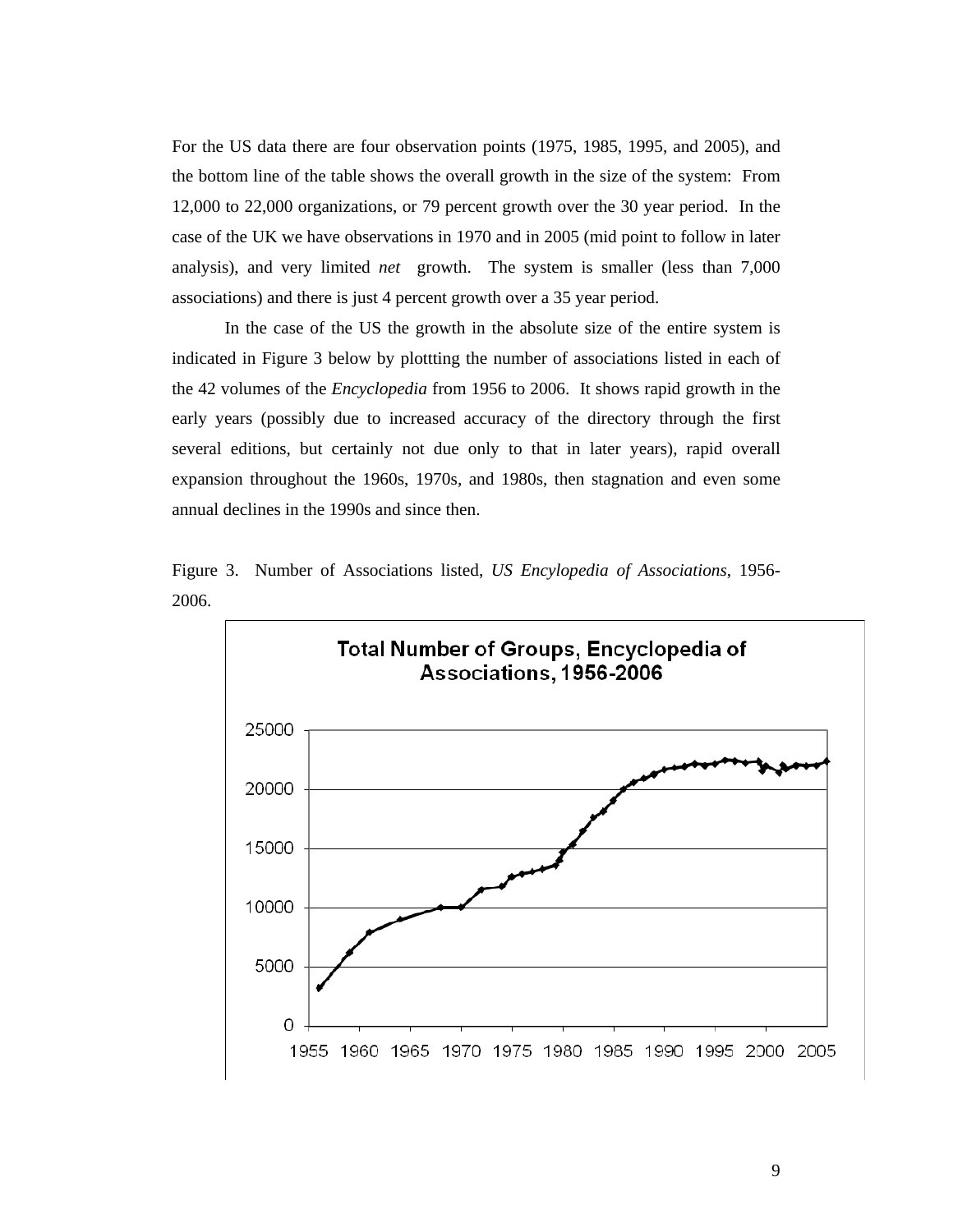While tables 1 and 2 broadly sustain a characterization of 'growth', in the UK and to a lesser extent in US the term 'explosion' is not quite appropriate, at least not for the entire period. The data presented in Tables 1 and 2 present our best estimates of these differential growth rates. These data are presented by the policy topic areas used across all data-sets in the policy agendas projects, so we ultimately will be able to compare these trends with other trends in governmental activities. For now, we wish simply to explore the similarities and differences across the two national systems examining which sectors have seen the greatest growth patterns and which have lagged in relative or even absolute terms.

# *Variation by Policy Area*

In fact the data confirms a strong sub theme reflected in the earlier literature – that while there may be growth in the system, it is unevenly distributed across topics. Figure 4. Number of Associations listed by Category, *US Encyclopedia of Associations*, 1959-2005.

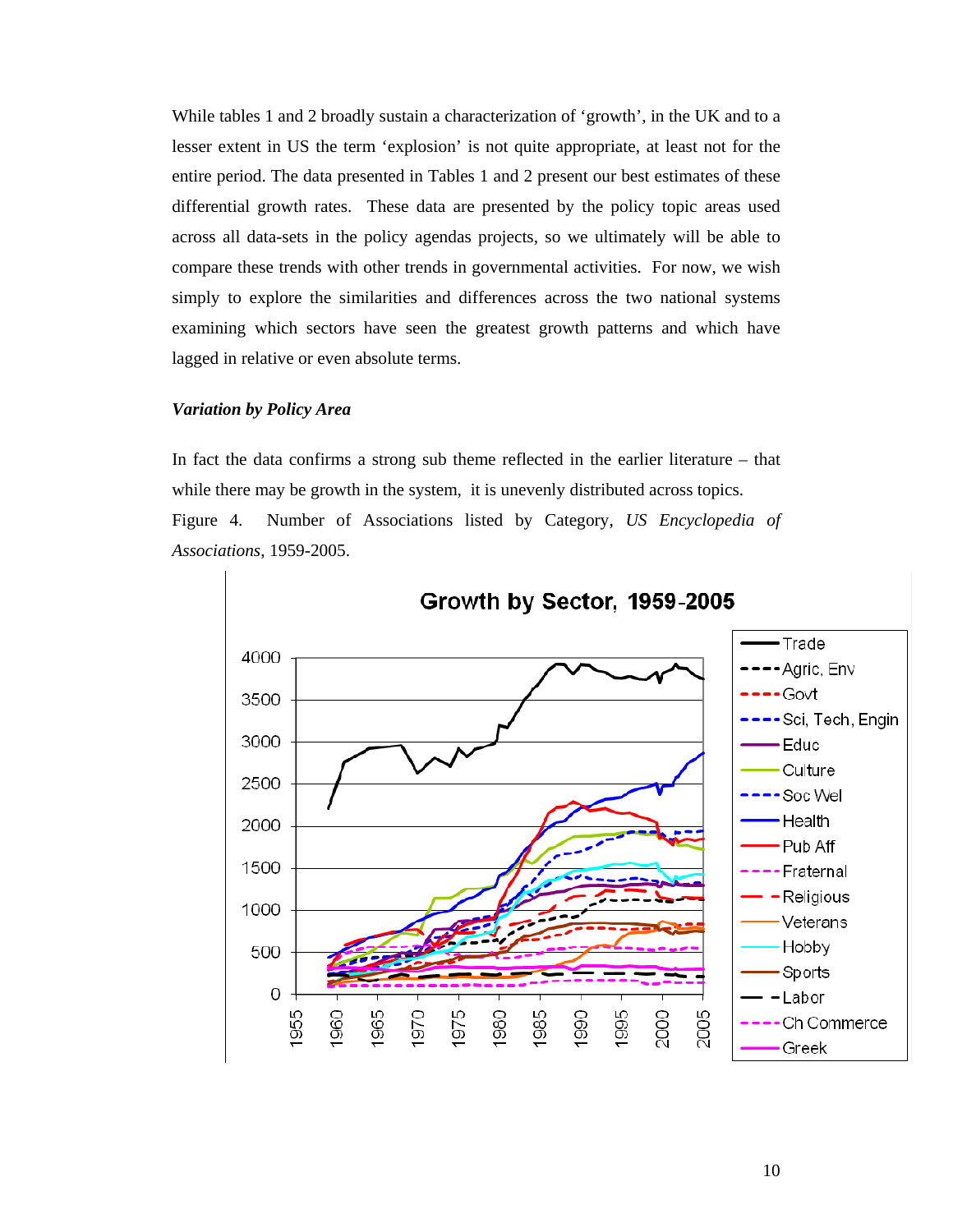Figure 4 and Appendix 1 gives fuller confirmatory detail on a tendency to divergent growth rates identified earlier in the literature. For example Berry's *The New Liberalism* stresses the rising power of citizen groups (1999.) He suggested that the US is unique in its tendency to permit the emergence of lobbying groups and linked this to the existence of two broad vote maximizing parties allows 'policy maximizing' interest groups to develop. (Obviously such an explanation also stretched to the UK.) He argues that newly formed groups are like cable TV channels that can make money by finding a small but faithful audience. This explanation, he says, has underpinned, 'The staggering rise in the numbers of interest groups active in Washington …'

In part Berry's argument utilizes the explosion image that we address here critically, but Berry also made an important qualification anticipating our skepticism. A strong sub theme for Berry and others is that growth was not uniform. He suggests that the prior three decades (1968-98) had been a bull market for lobbying groups, but he raises the question as to whether all group sectors had proliferated at equal rates. He said newspaper reports on the formation of new associations implied that the number of groups is increasing, ' but … the number of citizen groups is growing more rapidly than all other types, creating a trend away from the predominantly occupational basis of the interest group system' (1983, p394).

Baumgartner and Leech (p103), exploiting the US *Encyclopedia of Associations,* show an increase from 5,843 to to over 23,000 in 1995, (see Figure 3). (They also report Mark Petracca's [1992] work on Washington representatives yielding an increase from 4000 in 1977 to 14,500 in 1991.) But they too stress the variation across the sub populations. They note for example, that trade associations in the Encyclopedia increased from 2,309 in 1959 to 3,973 in 1995, but this represents a decrease in the percentage of all associations as the total population was growing even faster.

Figure 4 presents a fuller version of the data reported in Baumgartner and Leech (1998, p103, table 6.1). The lines in the figure represent the numbers of associations listed in each volume of the *Encyclopedia*, simply using the categories chosen by the publisher.Figure 2 makes clear that trade associations represent the largest single category of groups in the US system, but that this category is growing only very slowly in comparison to other types of groups. Other groups, health, public affairs, and others, have had overall growth rates in the period of up to 1,000 percent, as compared to the 79 percent growth rate across the entire system. Several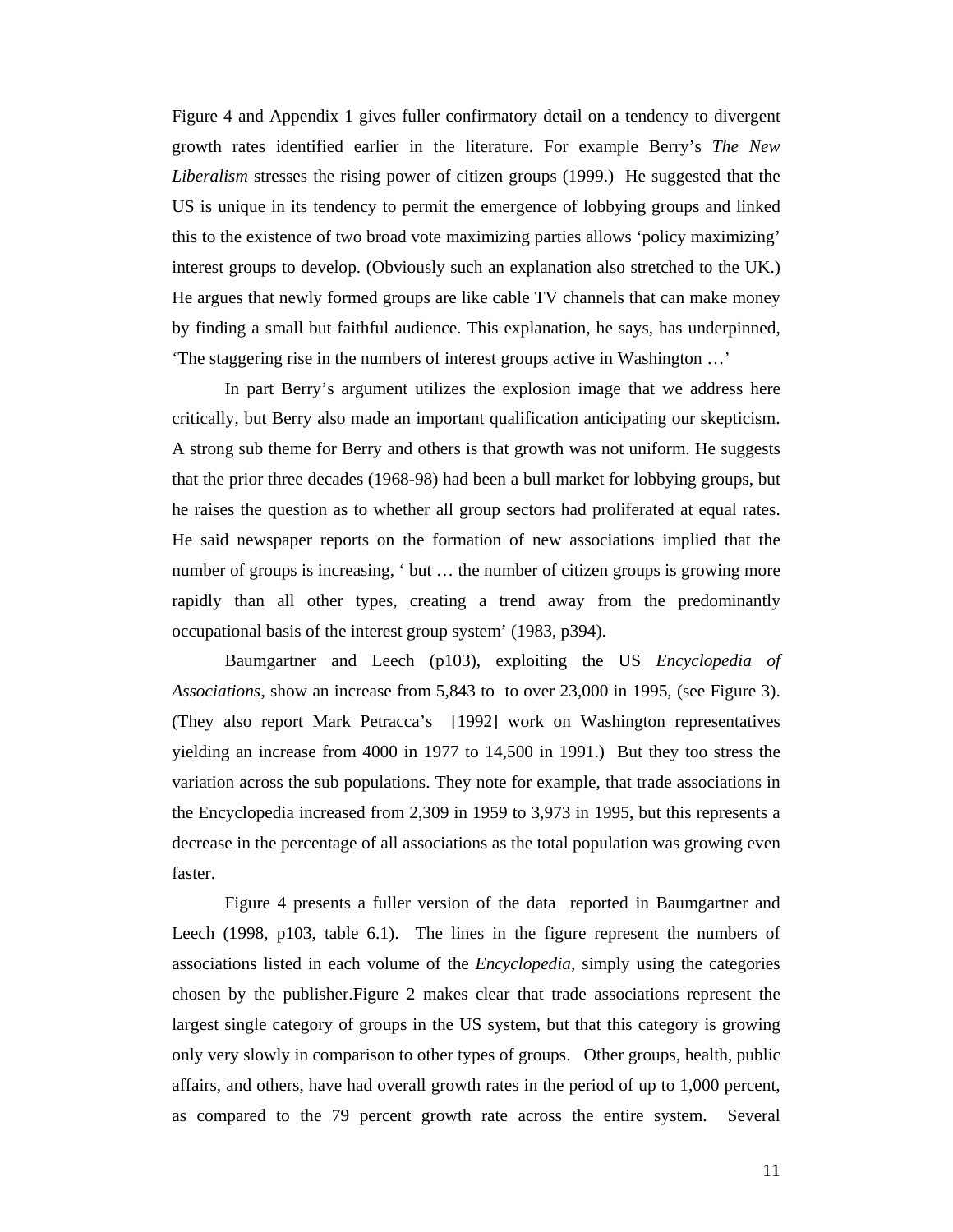association types have remained relatively stagnant, such as labor unions, chambers of commerce, and trade associations.

King and Walker's Chapter 5 of *Mobilizing Interest Groups* begins 'In chapter 4 we saw that there has been a rapid growth in the number of national interest groups' – especially among groups in the citizen sector. Walker (1983, p395) says, 'Despite these reservations about each source of data, all available evidence points in the same direction, namely that there are many more interest groups operating in Washington today than in the years before WWII and that citizen groups make up a much larger proportion of the total than before.' We confirm these findings but also point to the more complicated nature of the situation; it is not *only* citizens' groups that have proliferated, and it is not *only* traditional economic groups that have stagnated. Still, the overall trends suggest that there is considerable value in King and Walker's generalization.

The least expected finding in tables 1 and 2 is the actual reduction in associational totals in some sectors in the UK (and Ireland). However reexamination suggests the data is robust. Ignoring the small cell case of international trade, some of the largest reductions are in in business and labor groups. In fact this fits in with the academic literature on trade union evolution that has seen a huge wave of mergers in the area – in the face of related but not identical pressures of potential insolvency and membership losses. Business groups too in the UK have of course seen the coining of new groups to respond to economic change – as Truman expected, but the larger wave has been to associational simplification. This is partly through economies of scale and /or the incentives operating for association executives, but also to the increasing importance of evidence based policy making. Government departments have actively tried to reduce group proliferation in an attempt to simplify consultation and to secure better researched responses. Inotherwords, with hindsight, a pattern of a shrinking population of business and union groups fits in with our knowledge of the field. Unrestricted growth is almost certainly the one outcome that will not be found over time.

A specific example of Chambers of Commerce in the UK highlights the usefulness of having more than one time point to study. In 1970 238 cases were listed and by 2005 this was down to 136 (difference of 102). This indeed is part of the explanation of the decline of business groups in the the UK reported above. But if we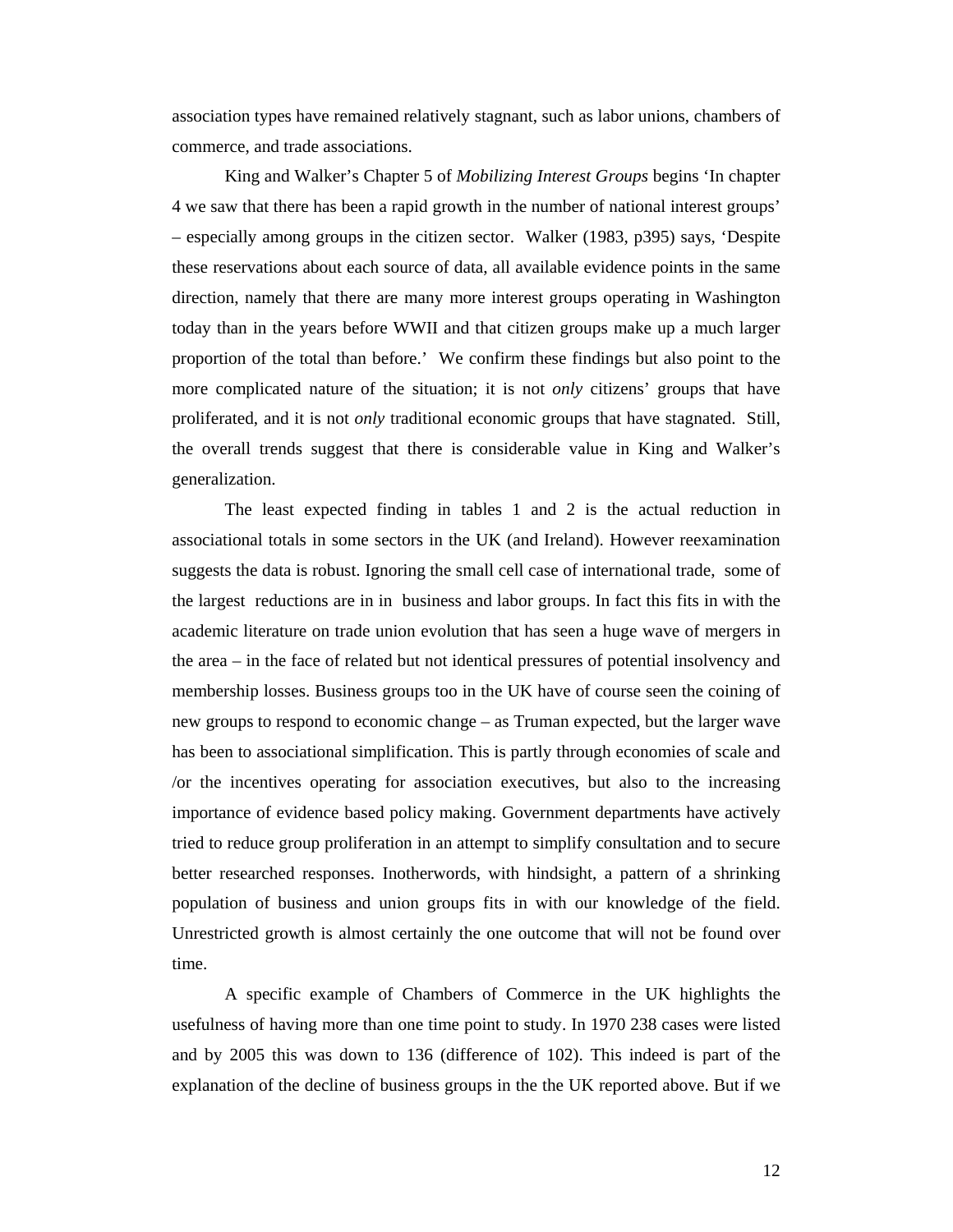look at the first few cases for each year it is immediately obvvius that there has been turnover as well as shrinkage.

| 1970                                                  | 2005                                                              |  |  |  |  |  |  |  |  |
|-------------------------------------------------------|-------------------------------------------------------------------|--|--|--|--|--|--|--|--|
| Aldershot & District Chamber of Commmerce             | Arab-British Chamber of Commerce                                  |  |  |  |  |  |  |  |  |
|                                                       | Ashford (Kent) Chamber of Commerce, Industry &                    |  |  |  |  |  |  |  |  |
| Andover & District Chamber of Trade                   | Enterprise                                                        |  |  |  |  |  |  |  |  |
| Anglo-Israel Chamber of Commerce                      | Australia & New Zealand Chamber of Commerce UK                    |  |  |  |  |  |  |  |  |
| Armagh Chamber of Commerce                            | Ayrshire Chamber of Commerce & Industry                           |  |  |  |  |  |  |  |  |
| Ashford (Kent) Chamber of Trade                       | Ballymena Chamber of Commerce & Industry                          |  |  |  |  |  |  |  |  |
| Ashford<br>(Middlesex)<br>Chamber<br>Trade<br>&<br>of |                                                                   |  |  |  |  |  |  |  |  |
| Commerce                                              | Banbury & District Chamber of Commerce                            |  |  |  |  |  |  |  |  |
| Association of British Chambers of Commerce           |                                                                   |  |  |  |  |  |  |  |  |
| (ABCC)                                                | Barking & Dagenham Chamber of Commerce                            |  |  |  |  |  |  |  |  |
|                                                       | Belgian-Luxembourg Chamber of Commerce in Great                   |  |  |  |  |  |  |  |  |
| Association of Chambers of Commerce of Ireland        | <b>Britain</b>                                                    |  |  |  |  |  |  |  |  |
| Athlone Chamber of Commerce                           | <b>Black Country Chamber</b>                                      |  |  |  |  |  |  |  |  |
| Aylesbury & District Chamber of Commerce              | Brazilian Chamber of Commerce in Great Britain                    |  |  |  |  |  |  |  |  |
| Ayr Chamber of Commerce                               | <b>Britain Nigeria Business Council</b>                           |  |  |  |  |  |  |  |  |
| <b>Ballymoney Chamber of Commerce</b>                 | <b>Britain-Nepal Chamber of Commerce</b>                          |  |  |  |  |  |  |  |  |
| Barking & Dagenham Chamber of Trade & Industry        | British & Colombian Chamber of Commerce                           |  |  |  |  |  |  |  |  |
|                                                       | American Chamber of Commerce<br><b>Northern</b><br><b>British</b> |  |  |  |  |  |  |  |  |
| Barrow in Furness Chamber of Trade & Commerce         | California                                                        |  |  |  |  |  |  |  |  |
| Batley & Birstall Chamber of Commerce                 | <b>British Argentine Chamber of Commerce</b>                      |  |  |  |  |  |  |  |  |
| Bechenham, Penge & Anerley Chamber of Trade           | <b>British Bulgarian Chamber of Commerce</b>                      |  |  |  |  |  |  |  |  |
| <b>Bedford Chamber of Trade</b>                       | British Canadian Chamber of Trade & Commerce                      |  |  |  |  |  |  |  |  |
| <b>Birkenhead Chamber of Commerce</b>                 | British Chamber of Business in Southern Africa                    |  |  |  |  |  |  |  |  |

*This is not a cse of a category with some shrinking over time: it is a case of a large population being replaced by an almost entirely new (though slightly smaller) population. One of the difficulties in this area is that often mergers disguise an underlying continuity, but this is not even a major part of the case just illustrated.*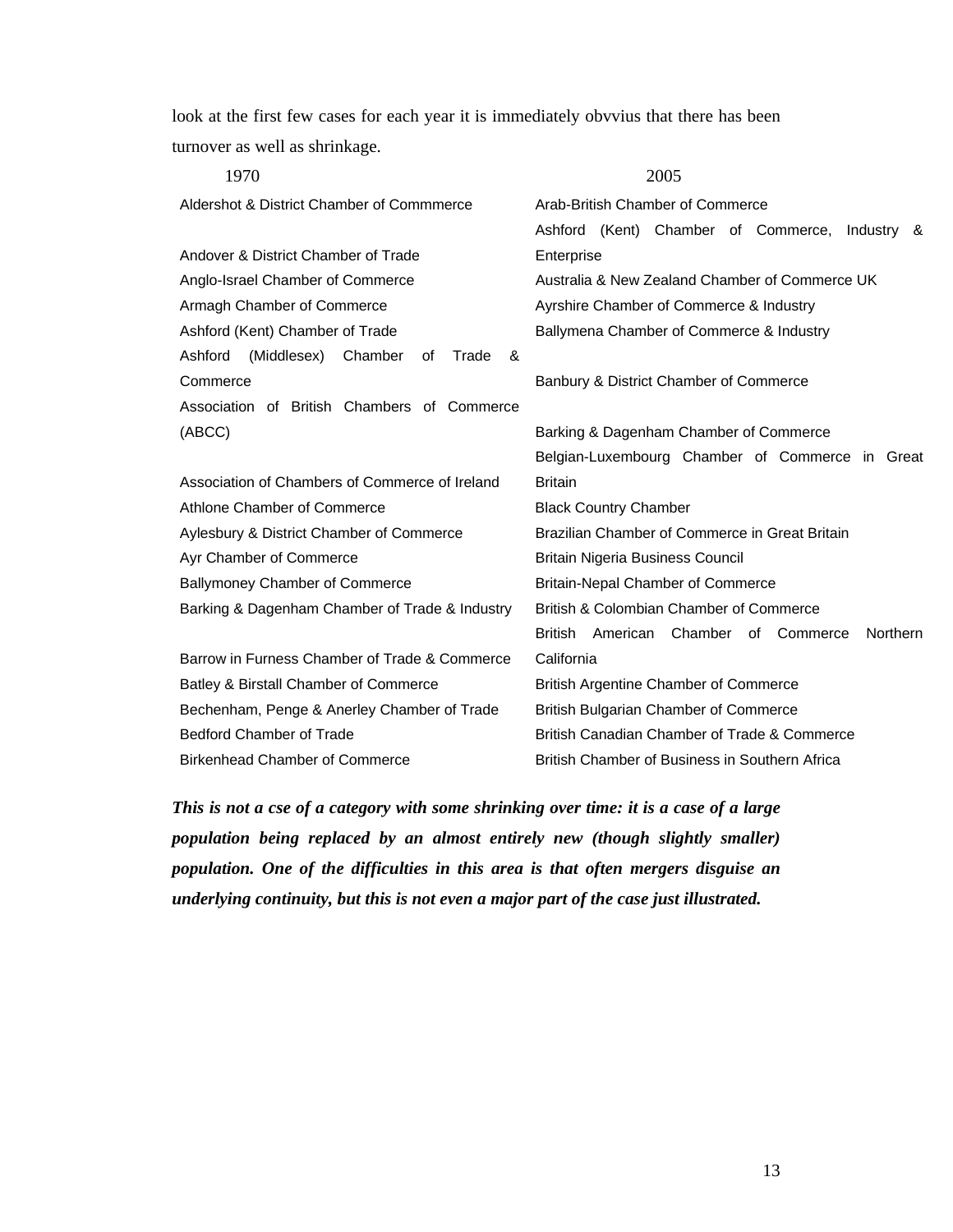#### Previous Explanations of the Uneven Patterns of Group Mobilization

For most scholars, the more interesting task has been to account for the growth rather than document it. The implication of growth is obvious in discussions such as Salisbury or Truman's proliferation thesis. The assumption is that there is growth – and attention needs to focus on an explanation of the increase. Salisbury suggests that for Truman social and economic differentiation is seen as the basis for a wider range of groups. He argues (1969, p3) that Truman implied that 'Increasingly specialized sets of people are observed engaged in a growing range of particular economic activities or specific social roles and from this specialized diversity of interests or values as each newly differentiated set of people desires a somewhat different set of social goals.' The tone of the argument is that (captured in his agriculture exemplar) differentiation lead to 'specialized groups with specialized interests.' (p4). He summarizes the implicit proliferation thesis as a 'natural' response to 'conflicting claims of each differentiated set of interested parties.'

Baumgartner and Leech point out a passage in Pendleton Herring (1929, 51) that anticipates the Truman view. Herring noted that in the First World War the US government found it difficult to deal with separate industries and businesses and they welcomed organizational intervention. 'The war witnessed a great increase in the number of these group associations, but in many cases the end of the war did not witness their dissolution …. This trend toward organization along the lines of common interest, whether vocational, industrial, moral or social, was too fundamental to be affected by the end of the war.' (quoted in Baumgartner and Leech, p105). Indeed we can see in our data recognizable growth in associations around World War I and II (details below).

In any case, Salisbury (1969, 1992, p5) develops the following points:

a) associations are the products of differentiated sets of values or interests; and b) over time there will appear more and more different, diverse, specialized groups in the political arena as the processes of social fission continue.

Salisbury also identifies a second 'proto theory' within Truman's account (but they are not very distinctive and Salisbury concedes 'they are not mutually exclusive'). He sees group formation as a response to a putative disturbance in equilibrium. The disruption, he says, could come from matters such as business cycle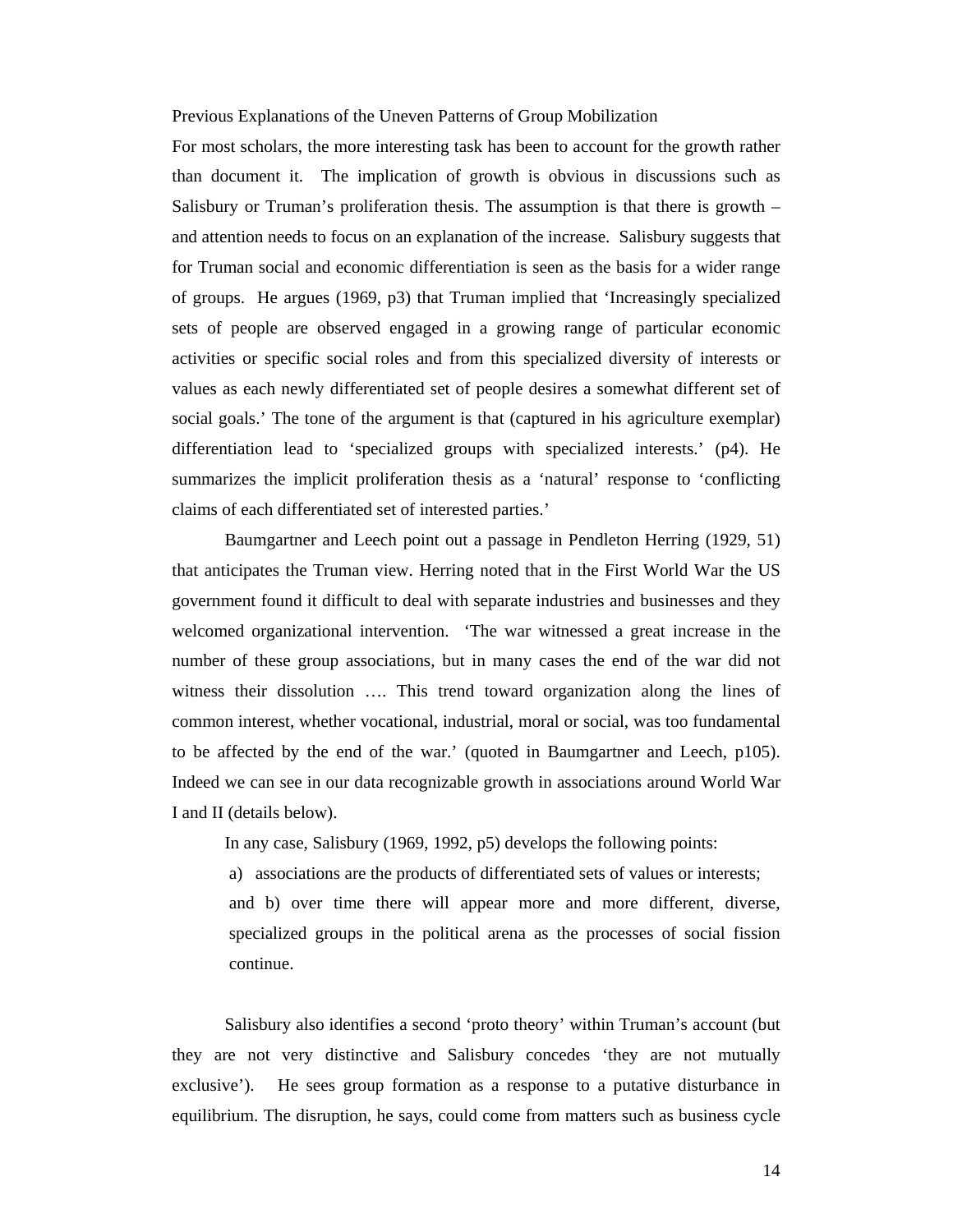fluctuations, but he also sees technological innovation and industrialization as influences. Such disturbances to the system will so alter the balance in society that the disadvantaged will organize defensively. The process of group organization itself, then, could be an important reason for additional growth among other sectors.

As Salisbury noted, the proliferation argument was undermined by Olson's argument about importance of selective benefits. That Olson's argument was itself widely resisted as conflicting with the actual (apparent) proliferation did not seem to lead to a reacceptance of the proliferation idea. Though Walker (1983, p396) noted that the work of Olson largely undermined Truman's theory of the spontaneous generation of groups, and yet, despite the power of Olson's analysis, at first glance recent increases in the number of groups suggest that Truman has the evidence on his side.

The ideas of disturbance and proliferation perhaps suggest inevitable tendencies to increasing fragmentation and mobilization. Yet trends without limits are unusual. One important counter idea is the limit on population size borrowed by Gray and Lowery (1996, p3). They quote population biologist Paul Colinvaux (1978, p12) 'The way an animal breeds has very little to do with how many of it there are… The reproductive effort makes no difference to the eventual size of the population …The numbers that may live are set by the environment, and these are quite independent of how fast a species makes babies.'

 Figure 5 confirms that the apparently stable UK population totals concealing large intra sectoral changes – with a diminishing numer of business groups as a particular feature.

Figure 5 Change in Composition of UK population over time.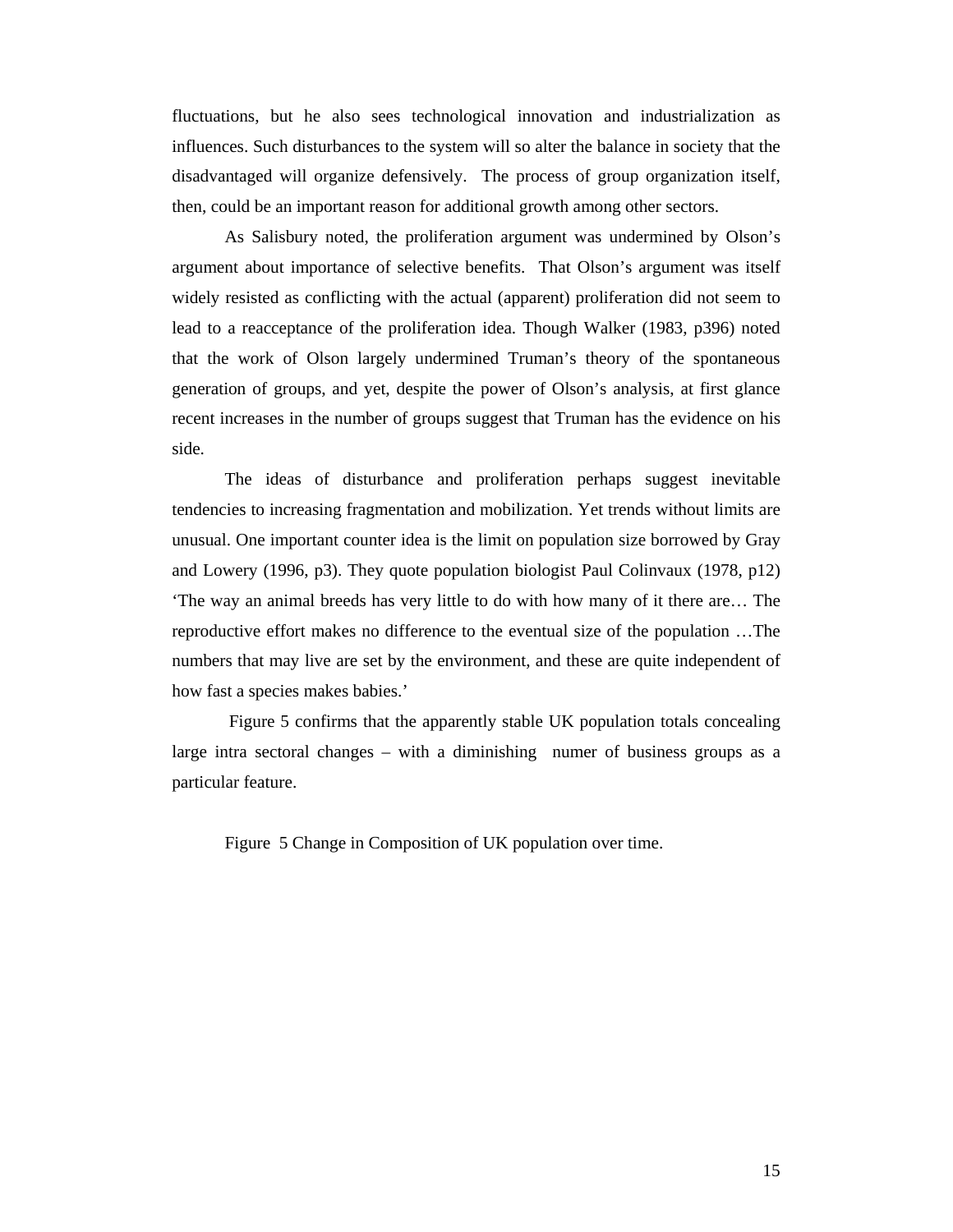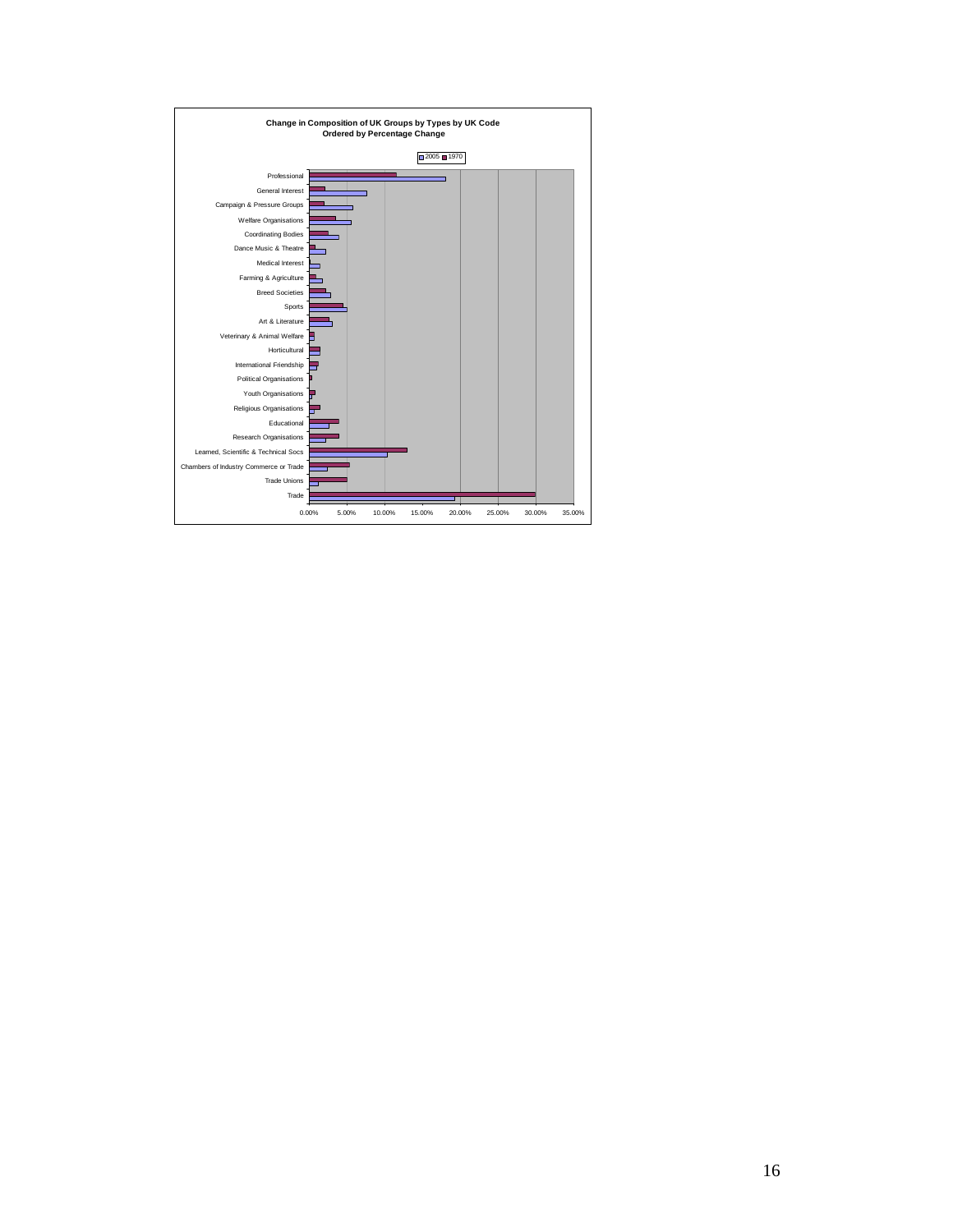In the next section we present a British example (Women's groups) which illustrates a common mismatch between expectation of explosion and empirical pattern. While the notion of group 'explosion' in the 1960s and 1970s is frequently noted, this is not the British experience – even for women's groups that are maybe seen as emblematic of the group response to societal change in the 1960s and 70s. . The argument here is very much *that group populations may be characterized in the second half of the 20th century by* change rather than *growth.* 

# *Qualifying 'Explosion' – Gender-based Groups in Britain Before 1970*

Some of the points that might be used to qualify the idea of explosion can be illustrated from the case of the women's movement. Walker (1983, p394) for example uses a wide literature to claim a 'sharp increase during the 1970s' in women's organizations, as did Debra Minkoff (1995). A feature that emerges from the 1970 UK volume, however, is the large number of groups for women that *were already in existence by that point*, before what was seen as an explosion. This pattern of pre-existing women's issue groups in the early directory immediately prompts qualification of a simple notion that gender based groups exploded in the 60s and 70s: while there was growth, there was a large pre existing pool.

Perhaps some of these organizations had atrophied, but in the 1970 edition of the UK *Directory*, the Mother's Union claimed 10,000 branches and 350,000 individual members. A superficial trawl of the *Directory* (1970) found the gender-based organizations listed as below

# Table 3. Selected Womens' Groups Listed in the 1970 *Directory of British Associations* (date of creation)

Society for Promoting the Training of Women 1859 Mother's Union 1876 Fawcett Society 1866 (against female inequalities ) Women's Farm and Garden Association 1899<sup>4</sup> Women's Protestant Union 1891 Women's Liberal Federation 1886 Women's Union of the Congregational Churches of Scotland 1898 British Federation of University Women 1907 Irish Countrywomen's Association 1910 Irish Women's Workers Union 1911 St Joan's Alliance 1911 (feminist organisation working for equality all over the world Women's International League for Peace & Freedom - British Section 1915 National Women Citizen's Association 1917

National Federation of Women's Institutes 1917

-

<sup>&</sup>lt;sup>4</sup> If one included groups relating to careers filled almost entirely by women nurses, secretaries, etc. the numbers would be much larger; these are not included here.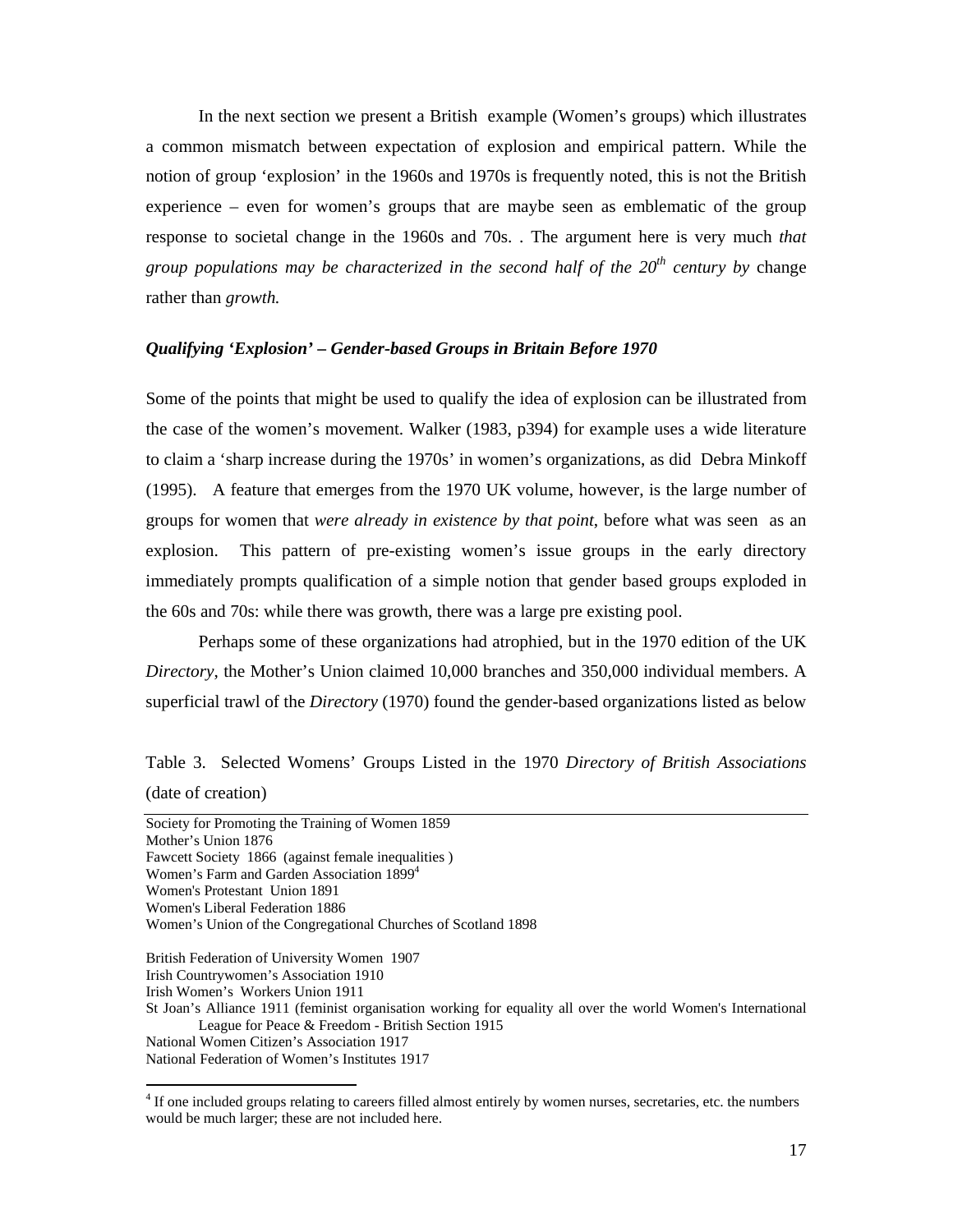Scottish Women's Rural Institutes 1917 Women's Employment Federation 1918 Women's Amateur Athletic Association 1922 Fawcett Library 1926 Women's Amateur Rowing Council 1923 Women's Cricket Association 1926 Six Point Group 1921 (non party political organisation working to establish equality for women) Women's Engineering Society 1920 Electrical Association for Women<sup>5</sup> 1924

Women's League of Health & Beauty 1930 Women's Group on Public Welfare 1931 Women's Gas Federation & Youth Homemakers 1935 National Advisory Centre on Careers for Women (see Women's Employment Federation) 1933 Federation of Women's Institutes NI 1933 Women's Council 1932 (place of women in Asia) National Association Women's Clubs 1935

Women's Royal Voluntary Federation 1938 Women's Squash Rackets Association 1934 Over 40 Association for Women 1934

Women's Advisory Council on Solid Fuel<sup>6</sup> 1943 British Housewives League 1945 (effective voice) Women's Tricycle Association 1954 Cruse Organisation for Widowed Families 1958 Scottish Women's Keep Fit Association 1952

National Council for the Single Woman and her Dependents 1965

The point of this list (with no attempt at being comprehensive) is to assert two things. First it is perhaps longer than anticipated. But secondly this is a *survivor* list: many other female related groups were created and died – or were seen as too minor to record as national level entities – in the period preceeding 1970. A much more comprehensive listing is found in the *Dictionary of British Women's Organisations*, 1825-1960 by Gordon and Doughan. Moreover the Register of National Archives records 1,082 organizations with the word women in their title: such as,

- Association of Post Office Women Clerks 1901
- Association for the Education of Women in Oxford 1878
- Association for Promoting the Training of Women Teachers 1870
- Academic Women's Achievement Group 1979

-

One could argue that such cases does not counter a claim that a growth in women's organization was a feature of the mid 1960s and 1970s. Many of the groups were local rather than national, a reflection of a geographical dimension that meant that organizations were

<sup>&</sup>lt;sup>5</sup> 'Domesticating modernity: the Electrical Association for Women, 1924-86' Carroll Pursell, BJHS, 32, pp47-47

<sup>6</sup> Mary Leigh, `The housewife, solid fuel and the clean air bill ', in Institute of Fuel, *Special Study of Domestic Heating in the United Kingdom¼*, London, 1956, 306±7.-,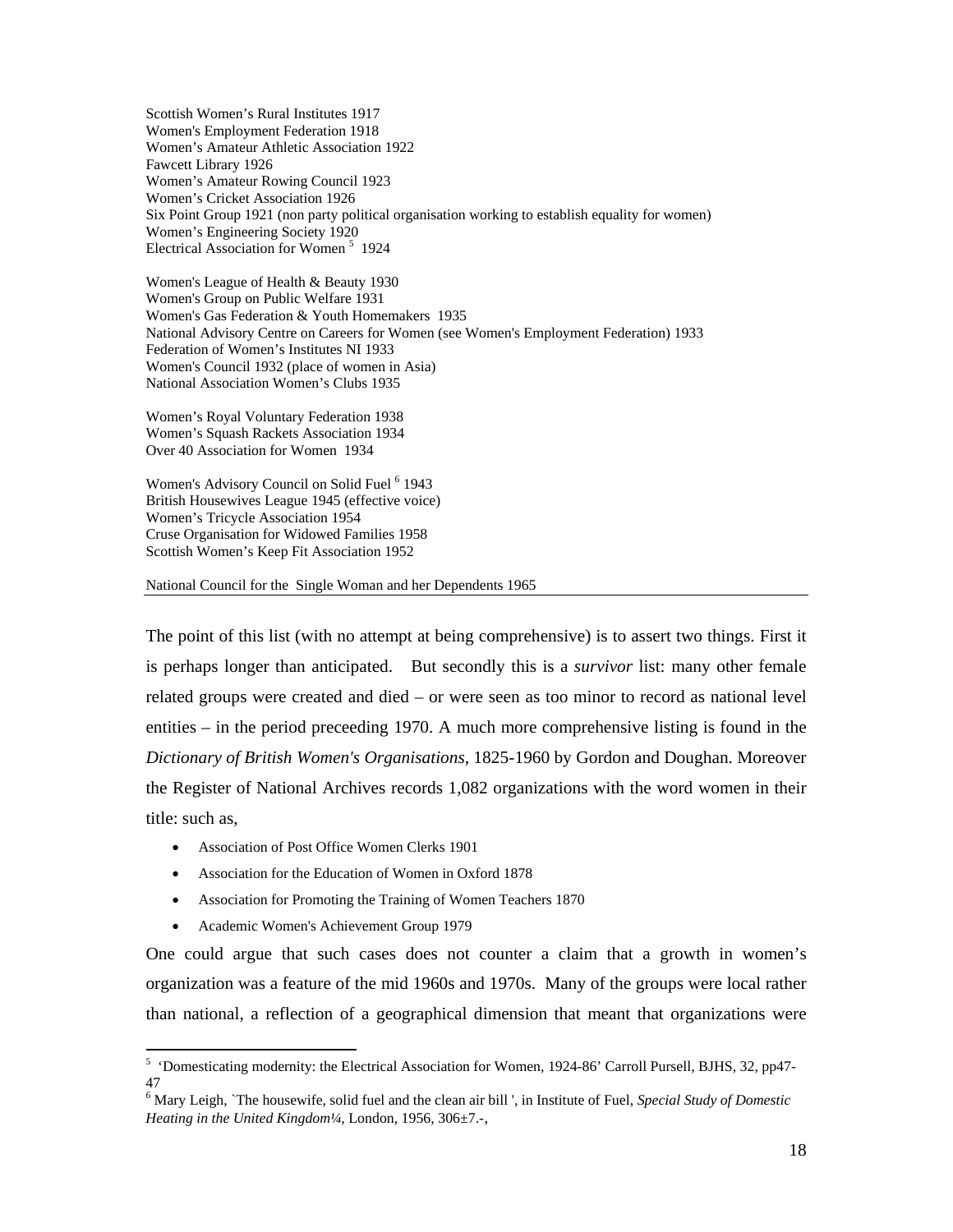often sub national until communication improved the opportunities for national level organization. One could argue that many of the earlier groups had domestic rather than feminist agendas – but that suggestion can also be exaggerated. Pursell's article, for example, on the EAW (1999) records it as a rather challenging and radical group drifting over time into the mainstream. Many cases on the list above were quite clearly 'betterment' organizations for women's political and economic situation. The real question this small illustration raises is how much "churning" there is in these associational universes, and how well we can know the past by looking only at those organizations that *survive* until the present?

The notion of a group explosion seems based on the relative prominence of groups as they are created – and the silence of group decay and termination. It may be there was a spurt in the number of explicitly feminist campaigning groups but if a broader definition is used there was no sharp growth. So the first qualification to the explosion idea is that rarely were groups populating growth fields without precedent. An idea of re-mobilization of constituencies over time might fit better. Our evidence certainly finds reflection of Salisbury's (1969, 7) observation of a counter growth trend. In his study of agriculture he notes a rapid series of local organizational successes … followed by official group aggregation under a broad group banner.' Indeed he goes on the point out that the umbrella group itself could then have a rapid demise He concludes poetically, 'Yet the empirical landscape is cluttered with abandoned farm group vehicles and effective theory must deal with the relics as well as the survivors.'

Our impression of growth in fields such as women's issues reflects an asymmetry of attention between birth and death. In an era of the expansion of groups in a field there is likely to be coverage of the problem with mention of groups, However if the vitality of the issue area is diminished this might lead to group morbidity but the low political prominence is likely to lead to an elephants' graveyard of associations dying in privacy. Few political analysts devote their attention to those aspects of social, technological, and economic life that are withering away. Growth seems more interesting. This could be one reason for the continued identification of 'explosions.'

A further reason for acceptance of the explosion image is the slippage between accounts of growth in the associational universe and the narrower idea of citizen group or campaigning group. (Or our eye may be caught by a sharp rise in national lobbying groups) Our data show that there are indeed many more public affairs, ideological, and overtly political organizations in the US and the UK, but there are also many policy areas (see Tables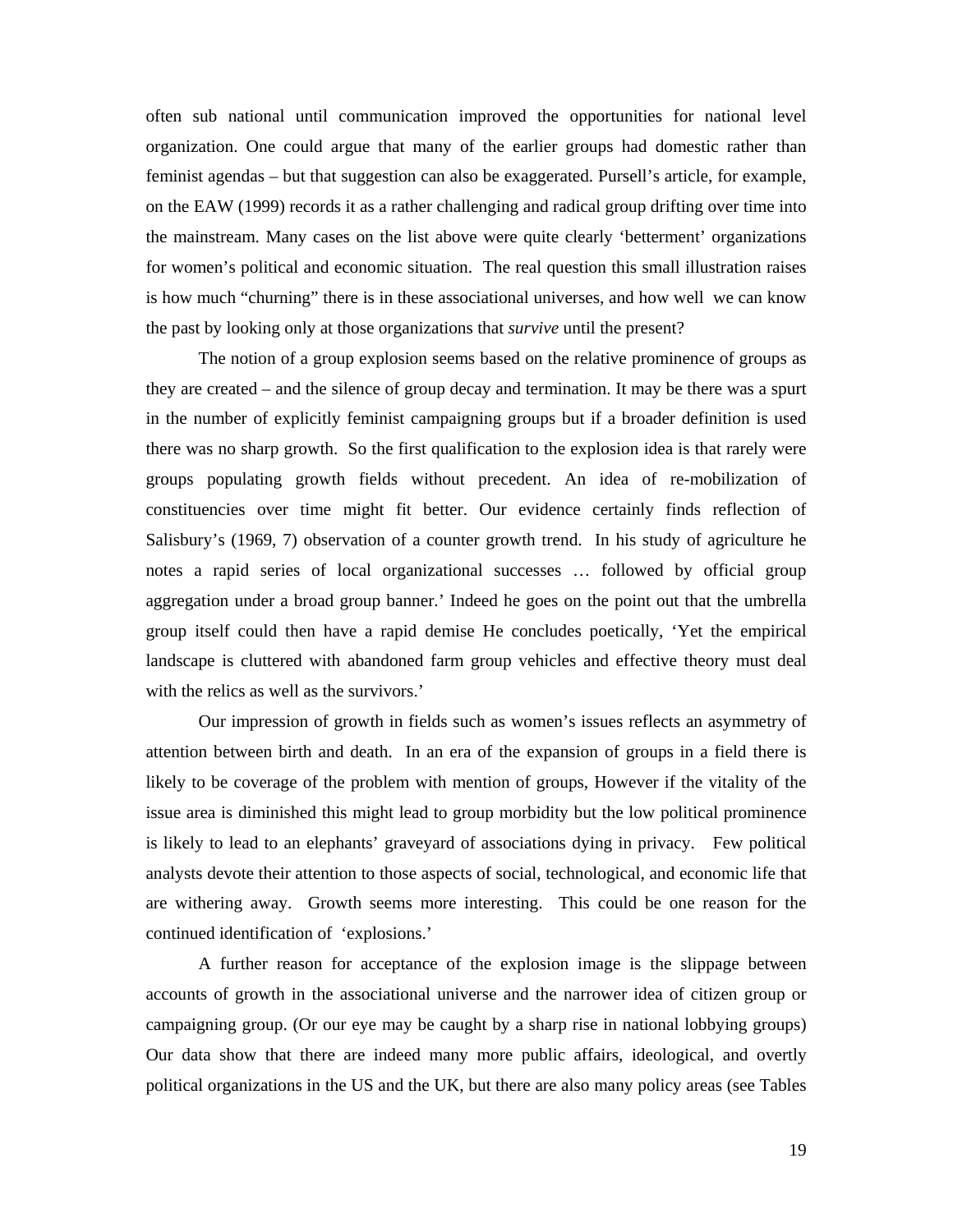1 and 2) where growth has been slow (US) or where there have been significant declines (UK).

A final proposition to account for the irresistible impression of steep growth is a consequence of the limitations of single time point studies. For example Walker said that the 'Evidence of the recent growth in the interest group structure also exists in the data from my survey (1983, p394). He secured the start up date from the groups he surveyed in the 80s, (and he found an interesting variation between his types of groups). But as Walker immediately points out there is a flaw in this retrospective sort of exercise of drawing conclusions from surviving groups. He notes 'It is possible, although unlikely, that citizen groups in areas ignored by historians were declining in numbers during the 1960s and 1970s, thus canceling out the reported gains. The analysis of founding dates of the groups in my survey is suggestive, but it may only be a statistical artifact because I have no data on the number of groups that were formed in earlier years but went out of existence before 1980, when the survey was conducted.'

 We can address this issue directly because we have multiple annual directories in each country and we can compare the estimates we get of group populations from a "backwards projection" based on the groups' reported creation dates and the actual numbers of groups listed in historically placed directories.

# *Studying Group Creation and Dissolution*

A number of methodological issues arise in exploiting pre existing sources ones such as used here in studying trends of associational group populations. Each of these issues may create difficulties in the interpretation of trends reflected in comparison of trends across different editions of a directory of associations. For example increasing comprehensiveness in collection methods across editions of a directory can portray a false image of the growth in the volume of groups.<sup>7</sup> Here we will discuss the issues of 'backward projection' and 'entry lag' and the difficulties each presents for making interpretations of trends in associational volume.

 Table 4 and Figure 6 below show the number of groups by date of birth from the U.K. *Directory*, aggregated into 10 year blocks. Importantly this is not a discussion of total *volume*  of organizations present in a decade, but of new start ups recorded. The following discussion tries to address a weakness that is well identified in the literature that stems from gauging

 7 Elsewhere we have begun to assess this problem with the U.S. *Encyclopedia.* See Martin, et. al, 2005.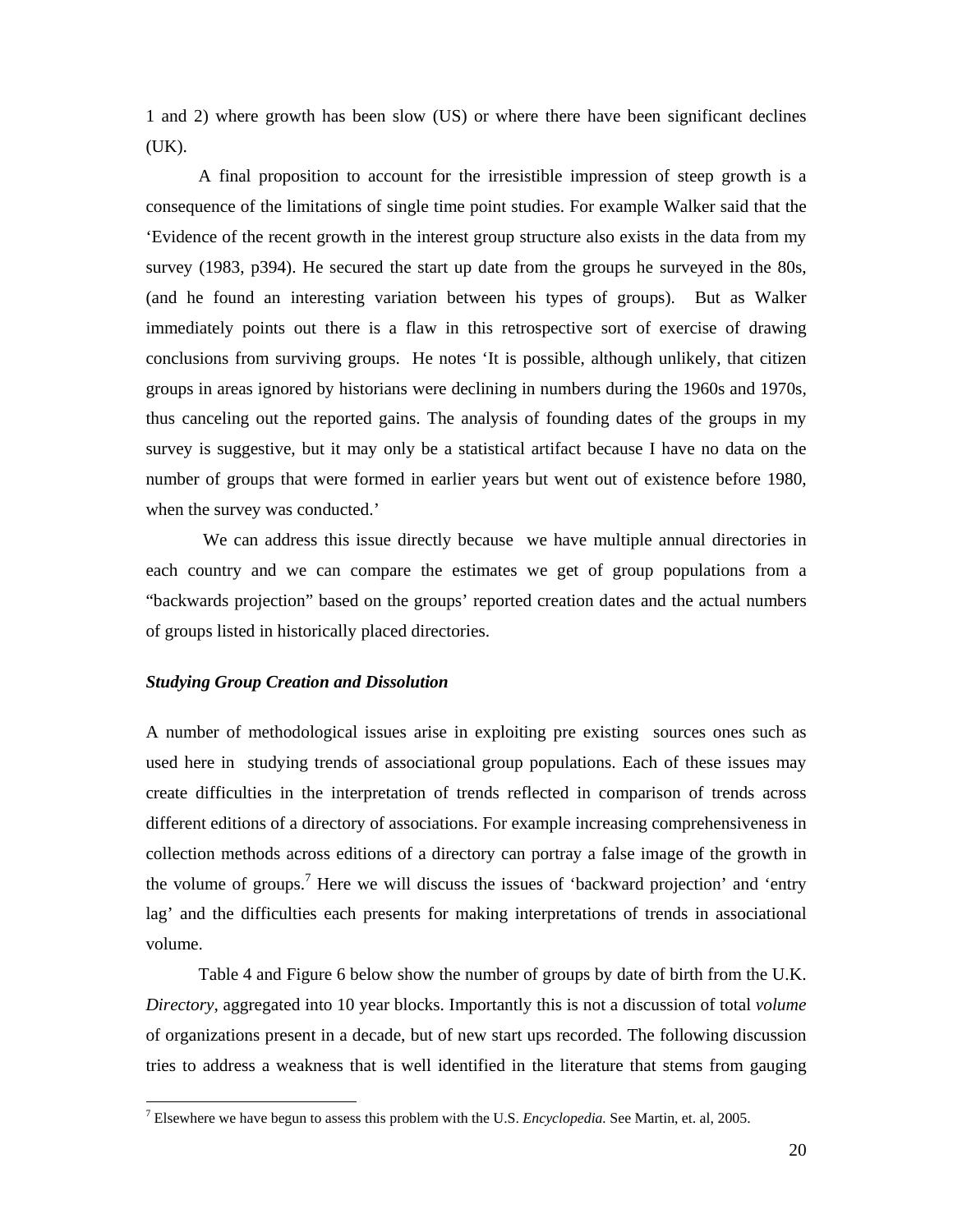start up dates by single time point studies, and inferring earlier patterns of start ups. This is the so called 'backward projection' problem of founding patterns.

| Recorded Birth Year of Groups from Perspective of 1970 and 2005 |              |              |              |            |         |         |  |  |  |  |
|-----------------------------------------------------------------|--------------|--------------|--------------|------------|---------|---------|--|--|--|--|
| Year                                                            |              | 1970         |              | 2005       | 1970    | 2005    |  |  |  |  |
|                                                                 | <b>Known</b> | Projected*   | <b>Known</b> | Projected* |         |         |  |  |  |  |
| < 1856                                                          | 252          | 396          | 226          | 255        | 5.9%    | 3.7%    |  |  |  |  |
| 1856-1865                                                       | 66           | 104          | 44           | 50         | 1.6%    | 0.7%    |  |  |  |  |
| 1865-1875                                                       | 89           | 140          | 67           | 76         | 2.1%    | 1.1%    |  |  |  |  |
| 1876-1885                                                       | 159          | 250          | 137          | 155        | 3.7%    | 2.2%    |  |  |  |  |
| 1886-1895                                                       | 223          | 350          | 160          | 181        | 5.3%    | 2.6%    |  |  |  |  |
| 1896-1905                                                       | 261          | 410          | 177          | 200        | 6.1%    | 2.9%    |  |  |  |  |
| 1906-1915                                                       | 284          | 446          | 204          | 230        | 6.7%    | 3.3%    |  |  |  |  |
| 1916-1925                                                       | 420          | 660          | 269          | 304        | 9.9%    | 4.4%    |  |  |  |  |
| 1926-1935                                                       | 353          | 555          | 240          | 271        | 8.3%    | 3.9%    |  |  |  |  |
| 1936-1945                                                       | 466          | 732          | 248          | 280        | 11.0%   | 4.0%    |  |  |  |  |
| 1946-1965                                                       | 618          | 971          | 437          | 493        | 14.6%   | 7.1%    |  |  |  |  |
| 1956-1965                                                       | 659          | 1036         | 485          | 547        | 15.5%   | 7.9%    |  |  |  |  |
| 1966-1975                                                       | 394          | 619          | 797          | 899        | 9.3%    | 13.0%   |  |  |  |  |
| 1976-1985                                                       | $\mathbf{0}$ | $\mathbf{0}$ | 1001         | 1130       | 0.0%    | 16.3%   |  |  |  |  |
| 1986-1995                                                       | $\Omega$     | $\Omega$     | 1119         | 1263       | 0.0%    | 18.2%   |  |  |  |  |
| 1996-2005                                                       | $\mathbf{0}$ | $\mathbf{0}$ | 537          | 606        | $0.0\%$ | 8.7%    |  |  |  |  |
| <b>Grand Total</b>                                              | 4244         | 6669         | 6148         | 6938       | 100.00% | 100.00% |  |  |  |  |
| (blank)                                                         | 2425         |              | 790          |            | 36.36%  | 11.39%  |  |  |  |  |
| <b>Grand Total with Blanks</b>                                  | 6669         |              | 6938         |            | 100.00% | 100.00% |  |  |  |  |

Table 4. Recorded Years of Creation for UK groups listed in 1970 and in 2005.

\*Projections derived by redistributing blanks based on known dates of birth

Figure 6. UK Group Creations as Estimated from 1970 and 2005 Editions of the *DBA*.



Studies repeatedly find that rates of start ups appear to be greatest near the time of the observation. This is appears to support the explosion interpretation with a growing rate of group generation. For example Walker said that the 'Evidence of the recent growth in the interest group structure also exists in the data from my survey (1983, p394).

The UK data reported here presents data from two time points. Initial analysis was conducted using 2005 data (see chart, pink line) and shows a rapid increase in the number of new groups born each decade from around the 1930's onwards, followed by a steep decline in the last 10 years. (The decline point will be dealt with later).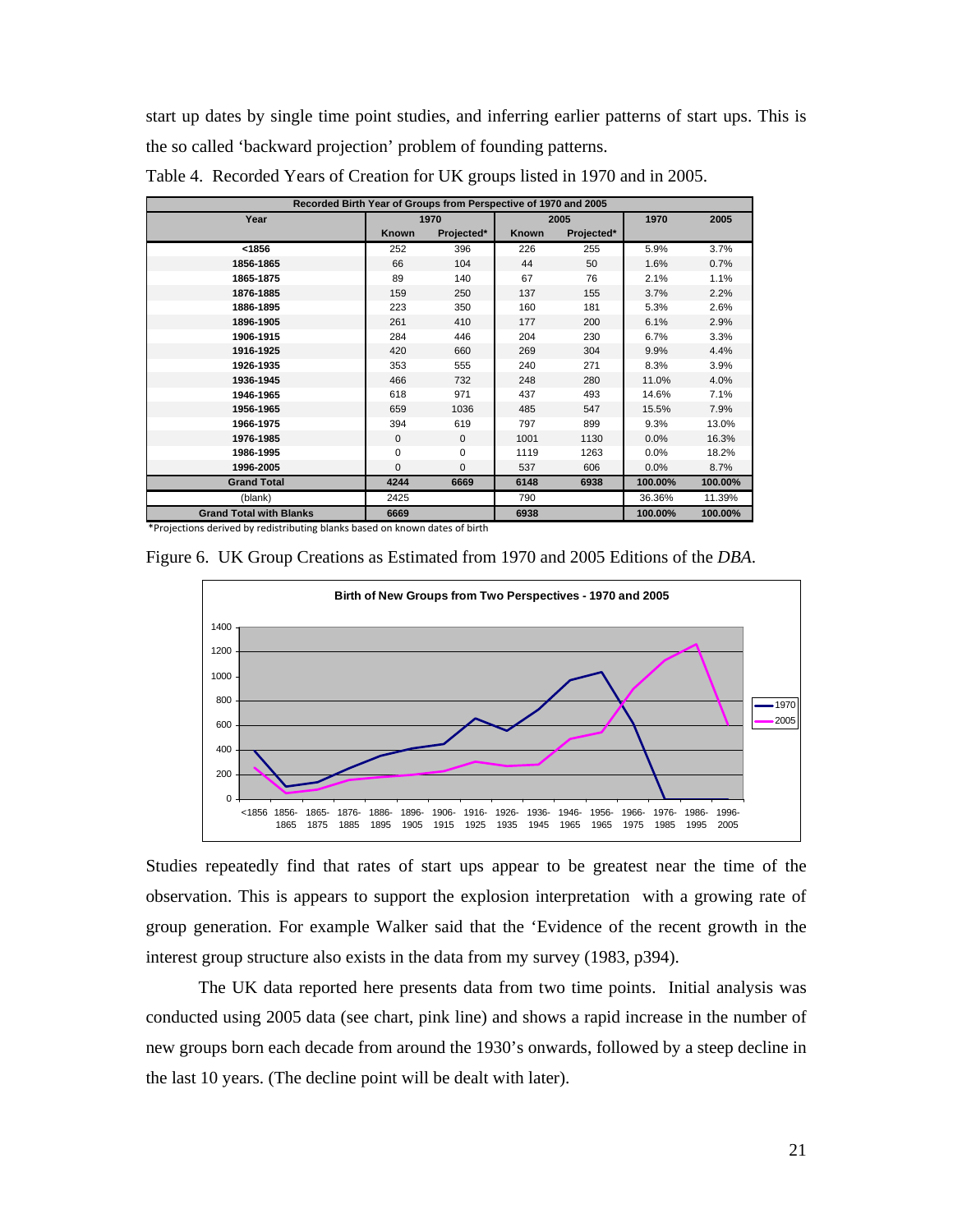The pink line represents a fairly standard outcome in single point studies – but as Walker signaled there is a potential distortion in employing it to characterize earlier patterns. Some indication of the scale by which the rate of growth is exaggerated is shown by at the date of birth supplied by the 1970 information (blue line). The (pink) impression of the number of groups being born in decades further back from 2005 is artificially low as groups have ceased to exist in the time between their start up and the data recording in 2005. What Walker considered to be a possibility is captured in the simple graph and the blue line. Some of these 'missing' groups were 'recovered' by looking from a perspective closer to their birth decade 1970 (see chart, blue line). This line itself subject to revision if earlier data available) implies a shallower rate of increase than suggested from the perspective of 2005. The appasrent acceleration in the birth rate of new groups is not as pronounced when the second time point introduced. $8$ 

This UK information ties in with Johnson and McCarthy's (2005) systematic analysis of the difficulties of 'backward projection' using a sub-set of organizations from the US based *Encyclopedia*. Quoting from their Appendix 1, "Figure A1 displays two characterizations of the founding rate (3-yr rolling average) of all U.S. national environmental organizations listed in the *Encyclopedia*. One characterization is based upon evidence gathered at each of nine different time periods (the last of which is 2003), while the other uses only the 2000 edition of the *Encyclopedia* to capture the population and to project the rate of founding of new organizations backward in time. Each method shows that the population experienced low rates of founding of new SMOs from 1945 until the middle of the1960's. The more complete time-series, however, shows a much more elevated, and variable, rate of organizational founding between 1967 and the mid 1980's than does the data derived exclusively from the 2000 edition of the *Encyclopedia*.

It is clear that projecting backward from a recent edition of the *Encyclopedia* severely underestimates the total number of organizations found in the population. What is more problematic for analyses employing such estimates than the fact that founding rates are underestimated is that the underestimates are not consistent over time. The difference between the two lines in Figure A1 represents the number of organizations founded in each time period that disbanded before 2000. Between 1968 and 1972 roughly half of the organizational foundings are missed when employing backwards projections and from 1967 to 1984 this method results in underestimating the number of organizations founded by

-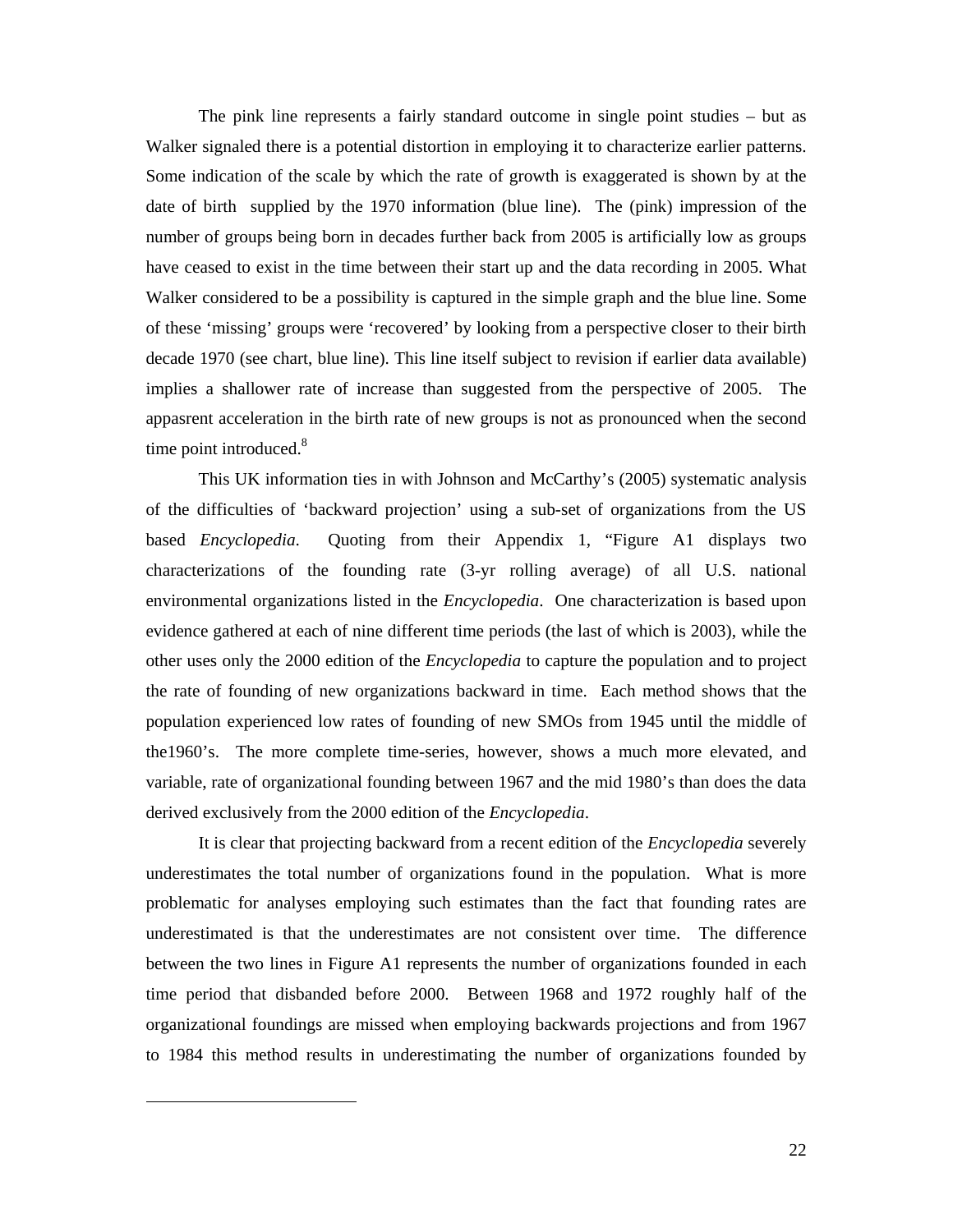between 5 and 14 organizations per year. In the most recent time period, the differences in founding rates are minimal, less than 2 organizations per year from 1987 until the end of the time series. The 2000 based backward projections of founding rates do not provide good estimates for a period of about 20 years from the mid 1960's to the mid 1980's. This period, of course, saw the greatest expansion in the size of the population as a result of the elevated founding rate of environmental SMOs in the movement's history!

How does the misspecification of founding rates by projection backward from the present affect the specification of population density estimates? Figure 2 displays the equivalent characterizations of the density of the U.S. population of environmental SMOs by the two methods. The period of greatest divergence between "actual" and backward projected founding rates is the period of the greatest under-estimates of density in the U.S. national environmental SMO population. The actual density of the population is increasingly underestimated from the middle of the 1960s until the late 1980s. Of course, the estimated densities cannot show a decline in the size of a population and so the fact that the movement has actually been contracting at the national level since 1990 cannot be revealed in the backward projection." '

The apparent decline in the rate of growth in the decade before data collection shows for both 1970 and 2005 in the UK (figure 6) reveals another difficulty with the use of *Encyclopedias* such as these---the problem of "entry lag." When placed side by side with data from 1970, the reduction in new births seen in both curves almost exactly mirrors each other. The similarity suggests that this is another artifact of data collection. It appears there is a 'fairly common 'lag' between start up and inclusion in both the encyclopedias – the time taken for new groups to be absorbed into the data source.

Shaun Bevan has done a systematic analysis of entry lag problem using the U.S. *Encyclopedia* data, shown in Figure 7. That figure depicts the frequency of each difference in years between a group's founding date and its first appearance in the Encyclopedia of Associations' Public Affairs section. This was gained by subtracting the groups founding year from the year it first appeared in the database. As can be observed, the mean lag is more than ten years, while the modal lag is 4 years since a very small number of organizations are listed decades or even a century after their actual founding.

Figure 7: Differences between founding dates and first appearance in the Encyclopedia Data from the Public Affairs Section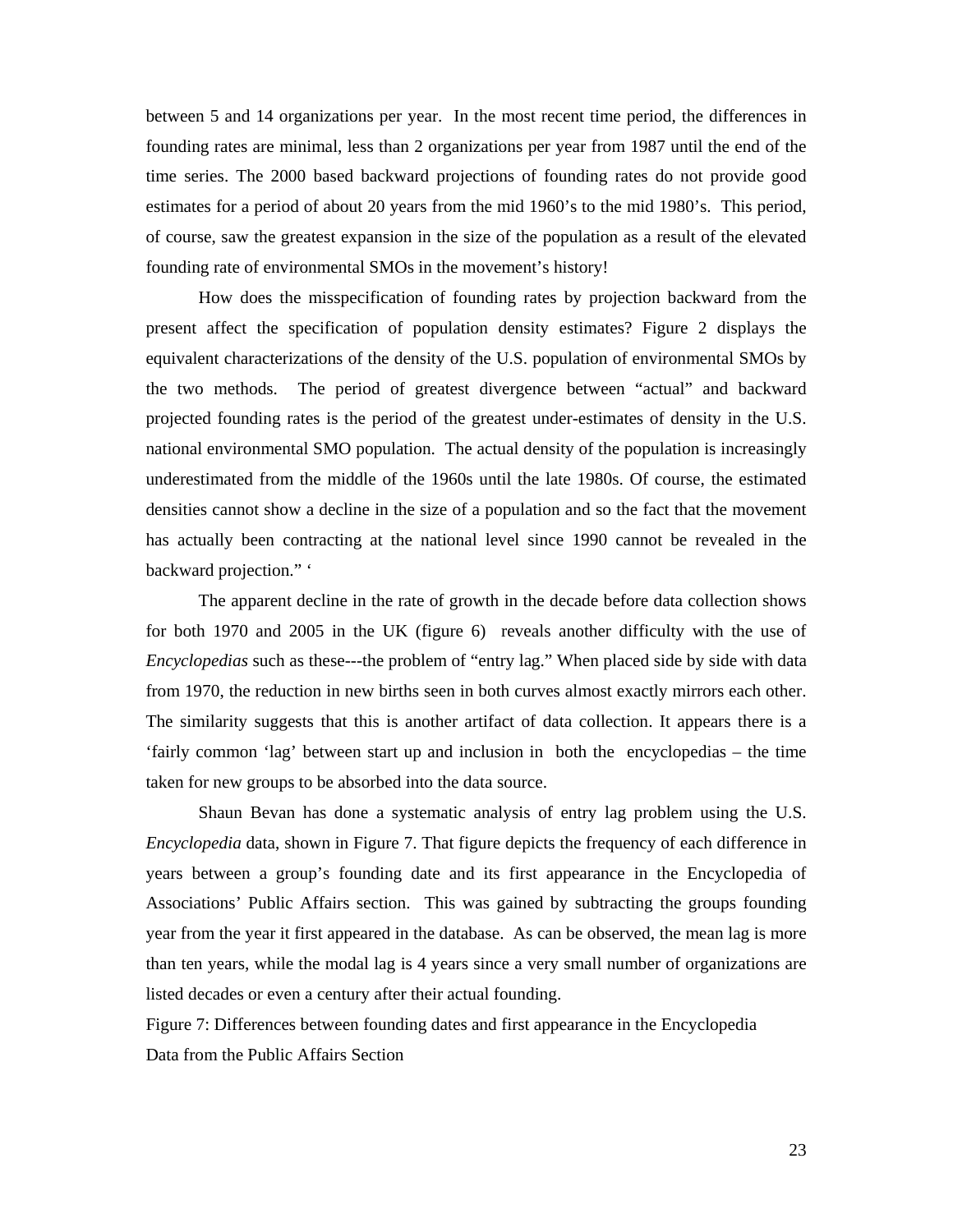

| Mean   | $10.5$ years |
|--------|--------------|
| Median | 6 years      |
| Mode   | 4 years      |
| Min    | $0$ years    |
| Max    | 129 years    |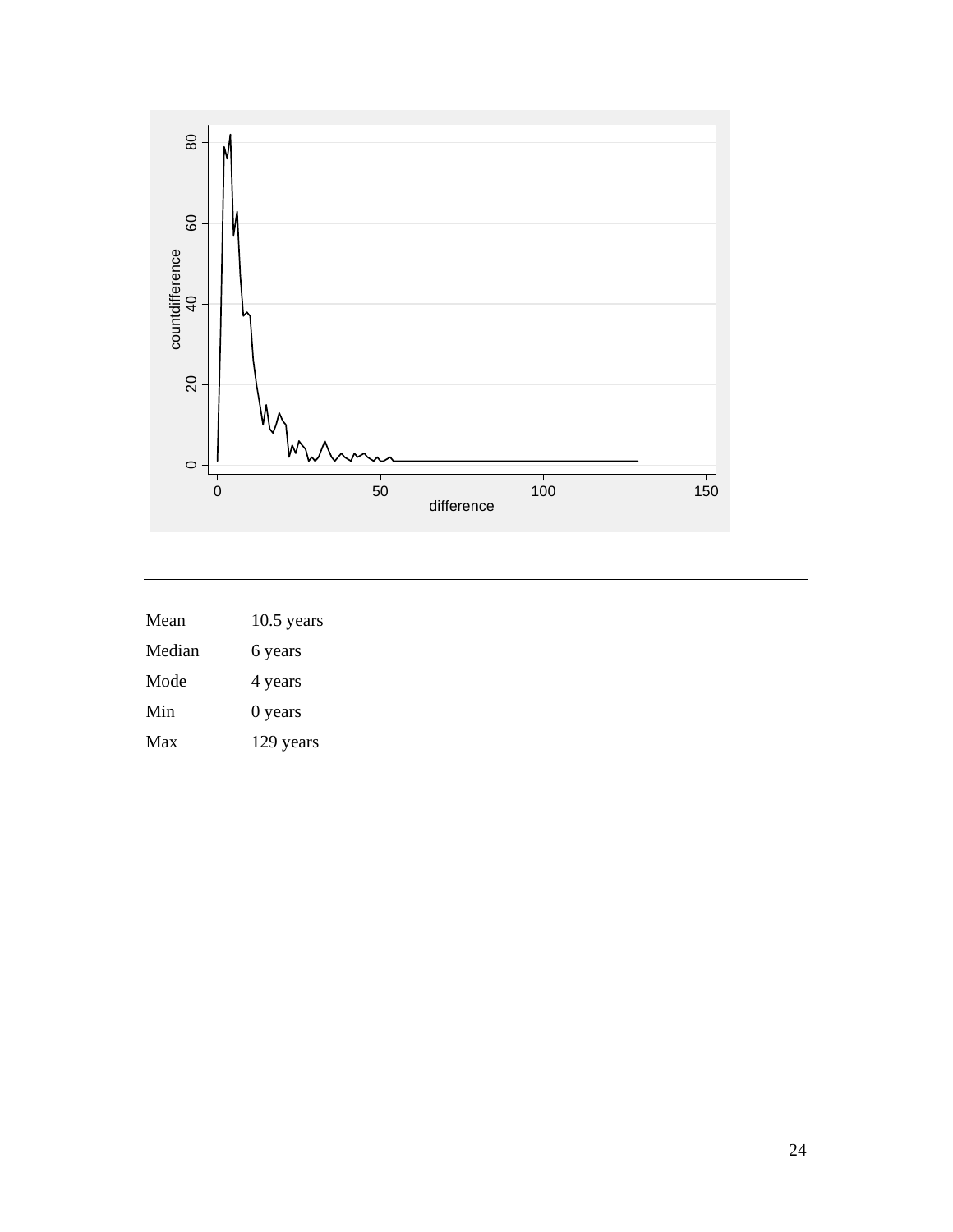Two general principles about the interpretation of associational trends from data sources like the ones used here can be advanced based upon the preceding discussion. First, while a few time points of comprehensive listings of national associations can provide useful evidence for describing trends in the volume of associations, multiple time points are necessary to a more adequate description of the creation and dissolution processes that have generated those trends in volume. And, second, given the pattern of entry lag documented for both the UK and U.S. directories show this entry lag is a common problem across all directories of this kind. Consequently, analysts should use caution in interpreting the most recent trends derived from those sources since they most likely underestimate recent rates of increase (and probably decrease) in associational populations.

#### *Association Durability*

Figure 8 examines the durability of specific UK groups over time, and presents the findings by group type.To be recorded as 'durable' an organisation must be recorded in the DBA 1970, and again in 2005. Data column 1 counts all groups observed in the DBA 1970, data column 2 counts those which do not have a presence in the DBA 2005. Comparing these two figures allows us to present and 'death' and 'survival' rates for sectors. But of vital impiortance although many groups do not remain in existance in 2005, 'death' is not necessarily the explanation.

- **Change:** The group changes its name
- **Merge:** The group has merged with another group
- **Transferred:** The group has been moved to a different directory (particularly religious groups)
- **Missing:** The group ceases to appear in the DBA for no given reason.
- **Death:** The group has ceased to exist and has recorded the death date.

Exactly how common any one of the above causes is over the other remains hard to identify, but we see as a merit of the empirical investigation that these variable outcomes become clear. Uncapatured name changes, mergers and death are as likely as each other with transfers being somewhat less likely but still observed.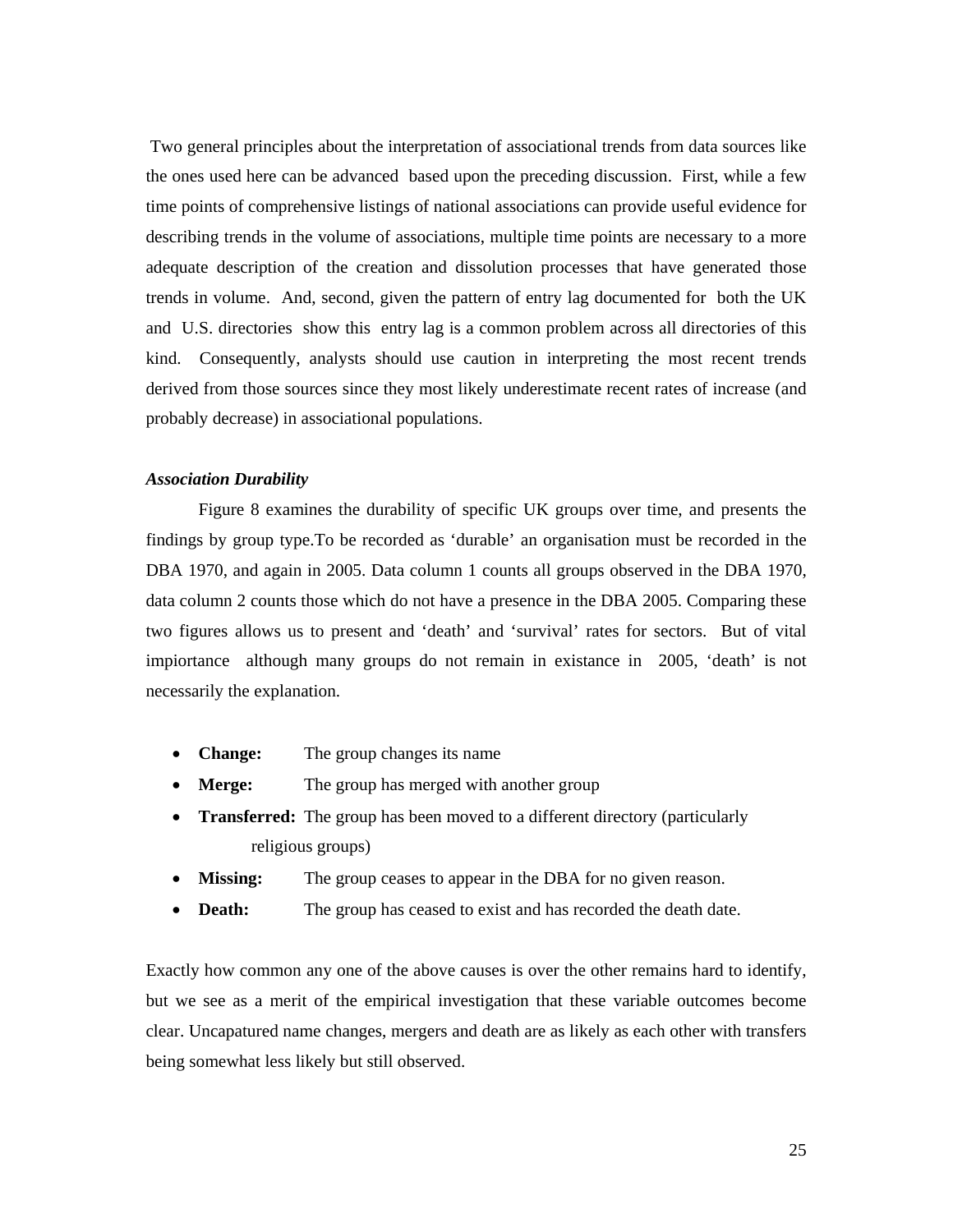The global figure shows that of the 6626 Uk groups present in 1970, 4937 (75%) of those did not survive *in their initial form* to be recorded in 2005; meaning that only 25% of groups recorded in 1970 did survive to be recorded in 2005. Looking to the distribution of survival rates by group type it becomes obvious that the system is certainly not homogenous. The group type most likely to survive to 2005 is that of Hobbies and Collectors (70%), followed by Agriculture (53%), and a large volume of Science and Telecoms sector (48%). In interpreting these figures it is perhaps best to imagine these group types as 'most stable' rather than survivors as they are more likely to avoid name changes and mergers as well as death.

Figure 7.



# *Conclusion*

This paper is a very rough first cut at two data sets that offer some sense of the changing pattern of associational growth in UK and US over time. While the two exercises are (of course) imperfect attempts to fill the void identified in the opening paragraph, they offer (relatively) comprehensive data – and even more ambitiously - data over time. Thus theadvantages are three fold:

\*The data setsare broad and yet allow sub fields to be abstracted to match less all embracing categories – eg campaigning groups, or trade associations.

\* There is measurement over time to look for patterns.

\* The UK data set has been recoded to offer direct comparison with US.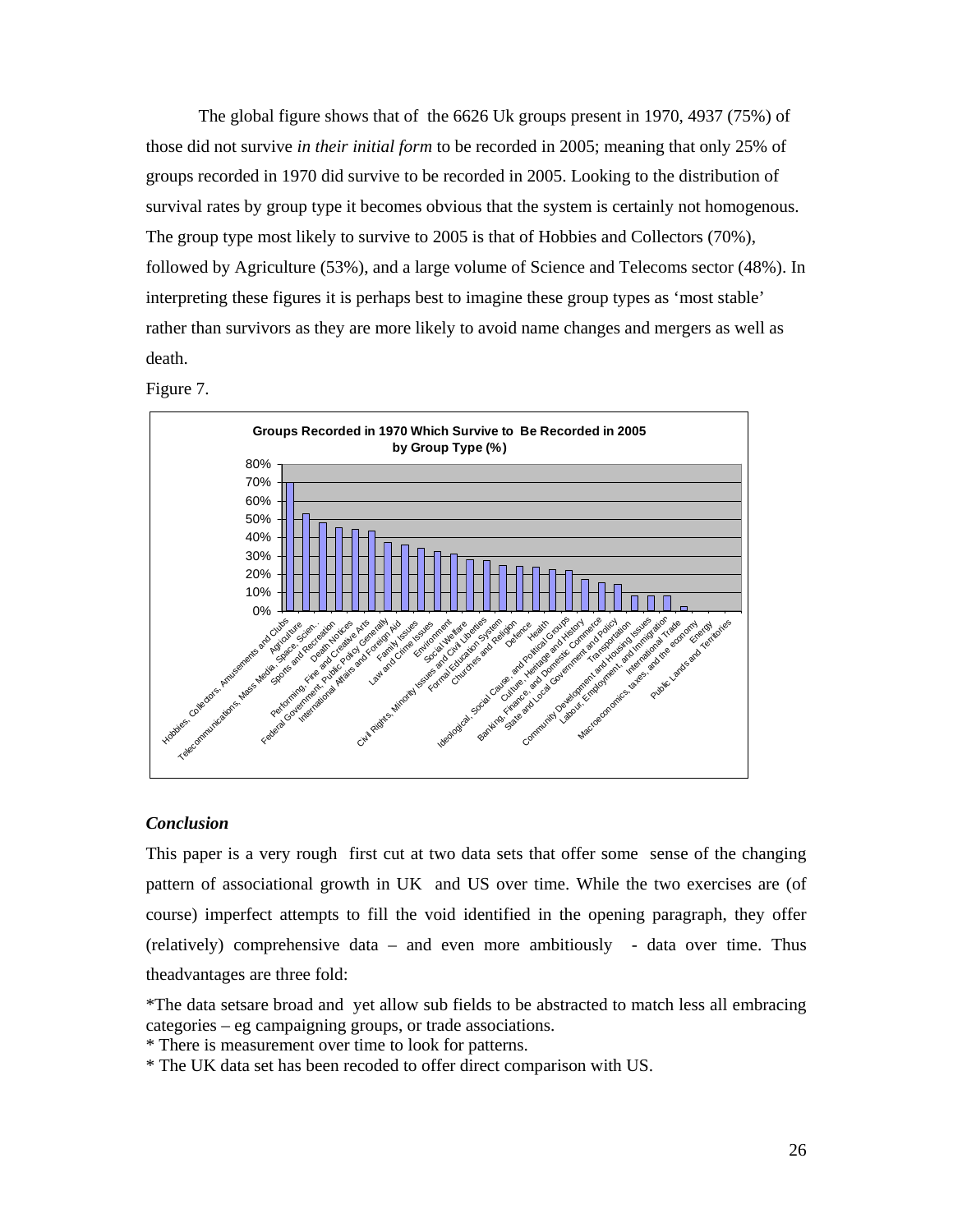While best professional advice for conference writing is is 'One Paper; One Idea,' this contribution instead has the excited focus of a five year old opening Xmas presents. It is clear that we are simply at the stage of poking at the resource to see what is possible with the data – and identifying limitations. In that mood suggestions for future directions of analysis are very welcome.

A main theme is to query the idea of an explosion in the associational population. Both US and UK findings show growth and the US position is much stronger. The national differences raises the question as to whether this is an artefact of data collection or national difference in group population evolution. It is *possible* that the UK rubric in the earlier period was less 'pure' in terms of including only national bodies. This might be part of an explanation but at least as important is a genuine morbity in the field that is disguising tha amount of new growth. The rather gentle British slope of increase is actually the net result of strong birth rates with offsetting deaths. Part of the death rate is the result of economic change meaning redunant interests: part is a shift to more national level administration and effective lobbying, partly finance driven merger activity.

While the idea of explosion needs qualification, a picture of uneven growth is much more sustainable in both systems. In the US this unevenness varies from 210% down to 15.9%. In the UK, (ignoring a very small example) the range was from 277% to *minus* 92%.

 One might say in passing the common image of group explosion was often generalised from the pressure. Group/ ideological / campaigning group kind of example. The fact that there was undoubtedly growth in that sector lead to a spillover assumption that all groups were prolifetating in like fashion. In the US the ideological group category increased from 245 in 1975 to 482 in 1985 and 6009 in 2005; in the UK the category grew from 177 in 1970 to 309 in 2005.

However the broad thrust of both data sets is that explosion might be an overdramatic image of the whole and certainly within the sub populations there is often apparent stability or even decline. But research in this area is simply troublesome to conduct. As we have seen in the UK Chamber of Commerce case, modest decline might actually mean – modest overall decline masking large scale termination and a volume of start ups.

This attempt at addressing the data gap identified in the early part of the paper could only ever be partialy successful. The excercise has brought to the fore some obvious and some less easily anticipated practical problems. There are practical difficulties in operationalizing the (apparently) simple ambition of looking at the pattern of association populations over time. But even more difficult than the (considerable) problems of capturing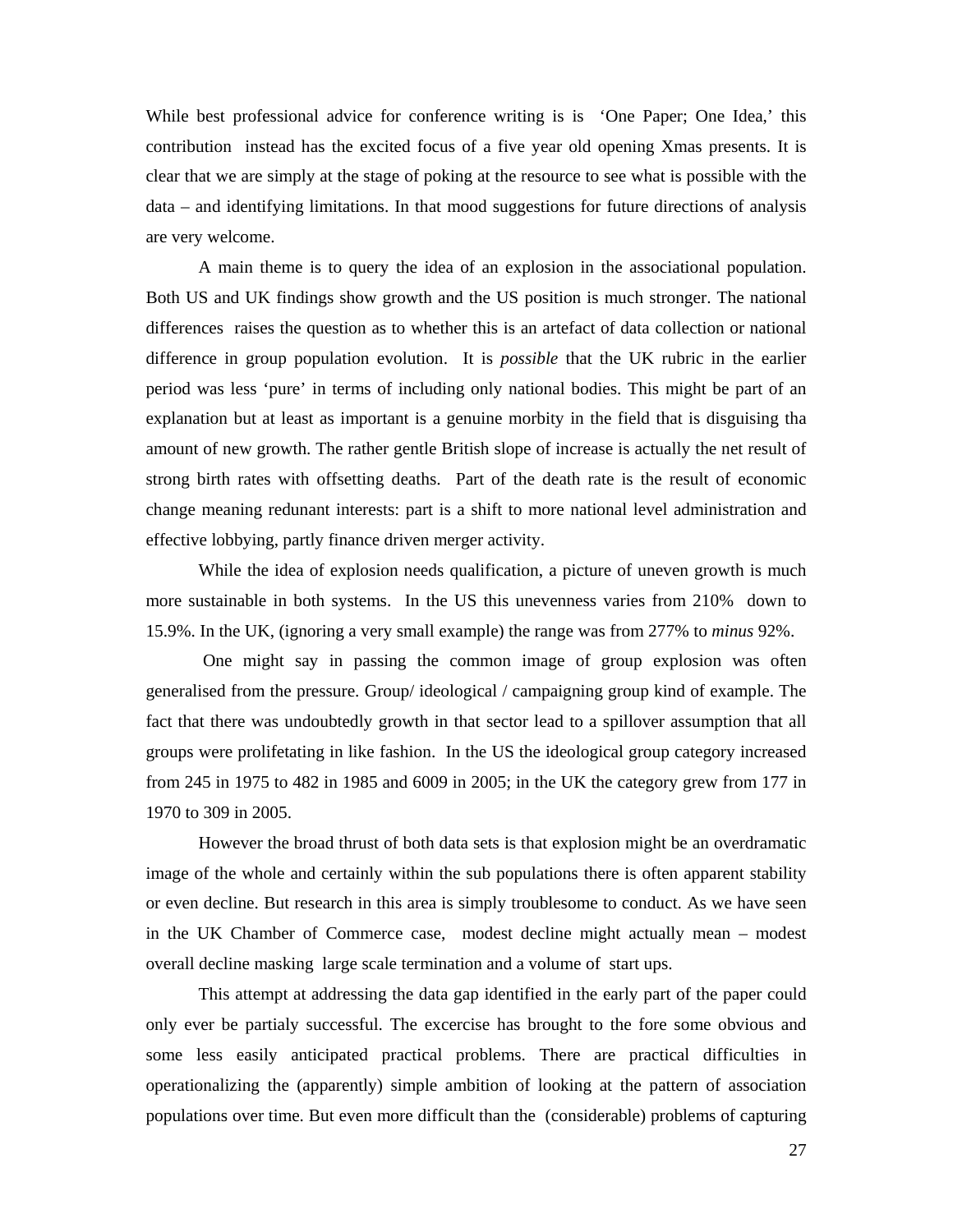the data, there is the definitional issue over *what* is to be captured – particularly as the project is trying to offer the material that is internationally *equivalent*. So in addition to problem of recording national data, and the problem of deciding on a definitional focus, there is the added dimension of difficulty in seeking truly comparative findings with standard 'equivalent currency'.

For some political science purposes a loose concept of 'association' is adequate (and indeed in some discussions 'looseness' might be valuable), but in other contexts a narrower interest group type focus is required. Thus a campaigning (interest) group is an association, but data on all associations might give an inaccurate impression about campaigning groups. Indeed not all campaigning groups are the same: discussion often assumes that campaigning groups are venues for individual participation – but in reality some groups raise money from patrons and lobby professionally.

Definitions are thus key in the exercise. A possible advantage in using the directory/encyclopedia is that the material was gathered by a third party to fit non-academic considerations: this removes the (subconscious) temptation to gather data in ways that further certain interpretations. But though the definition was not tailored to any pre existing academic argument, nonetheless any version has implications that need to be borne in mind. adopting someone else's definition is attractive in avoiding the need for conscious decisions, but such second hand definitions also have their consequences. That the publishers' interpretation of the core concept of 'association' does not map precisely onto the political science use, is for the most part because there is no agreed use within professional social science: the publishers approaches are defensible and consistent. And as credible as any single political science use. But it is not a standard political science interpretation.

. Though the advantages of using this pre collected data are seen as compelling, nonetheless the exploitation of this commercial source as a research tool for political science purposes has two potential weaknesses. The first is the issue of comprehensiveness, consistency and competence in data gathering : however familiarity with the two projects give confidence about reliability. The more subtle concern is the extent to which coverage is a reasonable approximation to the population in which political science might be interested?

 More, one suspects, than in most fields, the 'population' in interest groups studies is definition-dependent. There is an elasticity about terms such as association, pressure and interest group. This is not simply a difference between technical political science and more popular use, but also reflects major variations in scope in different academic interpretations.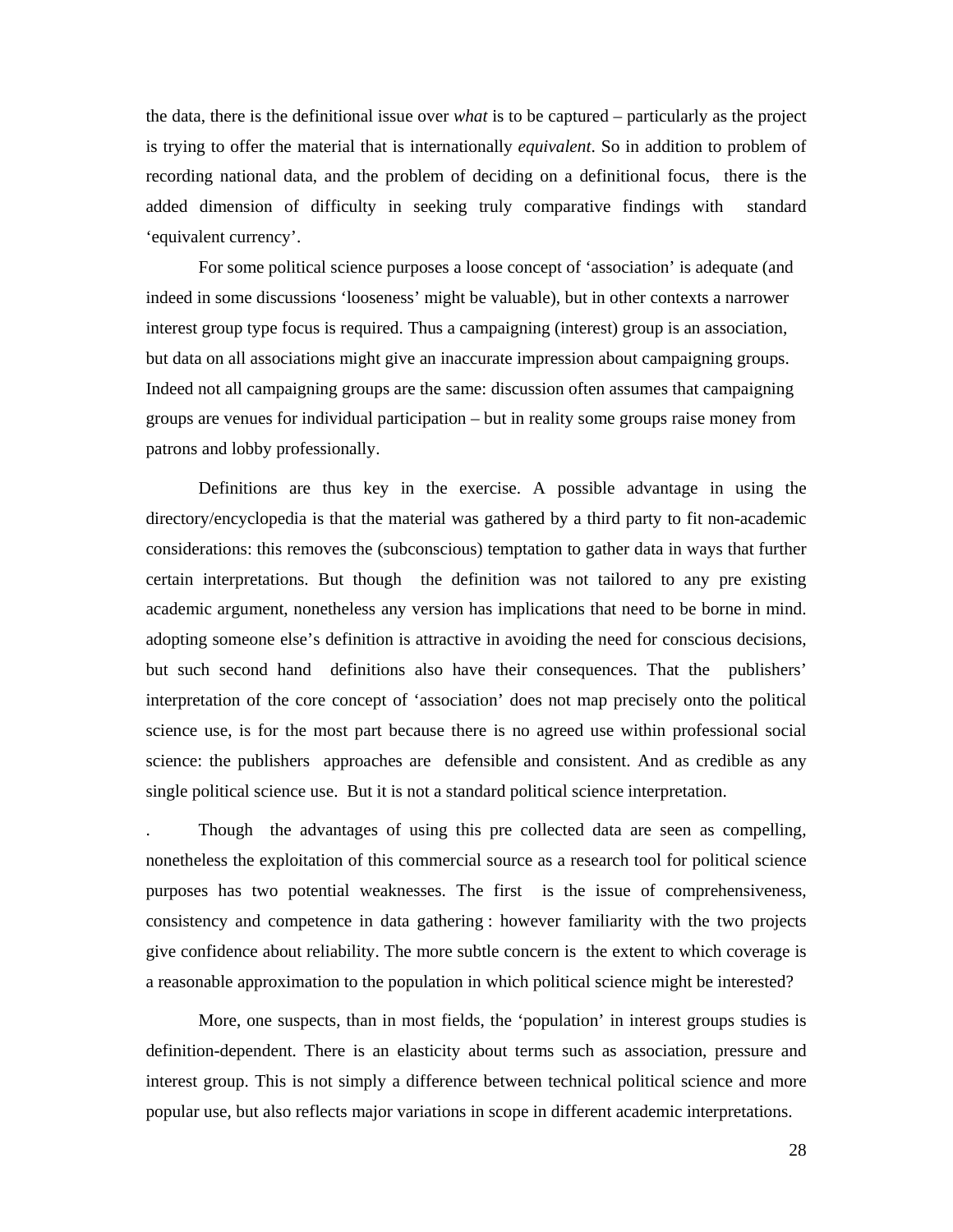For example there is a sophisticated discussion by Knoke (1986, p2) on terminology, but his conclusion that under 'surface diversity and richness' there was 'underlying anarchy' was maybe the most significant point. He argued, 'Put bluntly, association research remains a largely unintegrated set of disparate findings, in need of a compelling theory to force greater coherence upon the enterprise. Without a common agreement about central concepts, problems and explanations and analytic tools, students of associations and interest groups seem destined to leave their subject in scientific immaturity.'

This project has not 'solved/ resolved' the definitional controversy en route to solid measurement, but it raises issues about the simple matter of counting that are hard to identify in advance of an effort at counting and comparing. Knoke suggests 'a minimal definition of an association as a formally organized named group, most of whose members<sup>9</sup> (sic) whether persons or organizations – are not financially recompensed for their participation'. His purpose is to distinguish his 'target pool' from primary groups such as families or from bureaucratic organizations (such as agencies) or from private sector firms. He concluded his review of research on associations in down beat fashion:

Association research as a field has failed to achieve a sustained take – off into scientific maturity. Lacking consensus about the central issues and appropriate ways to study them, it remains a fragmented and unfocused enterprise at the margins of its parent disciplines. Sorely missing is an overarching paradigm that could crystallize attention and confer cachet upon the speciality. A fundamental theoretical goal must be to create coherence among the myriad empirical findings … (1986, p17)

As per the start of this paper he norted that that interesting questions required new data especially longitudinal and multilevel.

This project attempts to contribute to that task but even more fundamental than the need for new data and the 'sharpening of theory' that he identified, is definition. There seem to be two major impediments to counting. First there is recognising the subject : counting is in practice tricky and rsource hungry with large populations but the attempt to count simply emphasises that deciding what to count is absolutely central. Definitional agreement is needed to permit consistent counting in different contexts. Definitions are needed to help individuals make decisions on matters such as mergers, take overs, name changes.Cross contextual comparison is where the difficulties arise - and benefits also rise.

The fact many large 'mail order' type groups have supporters rather than members.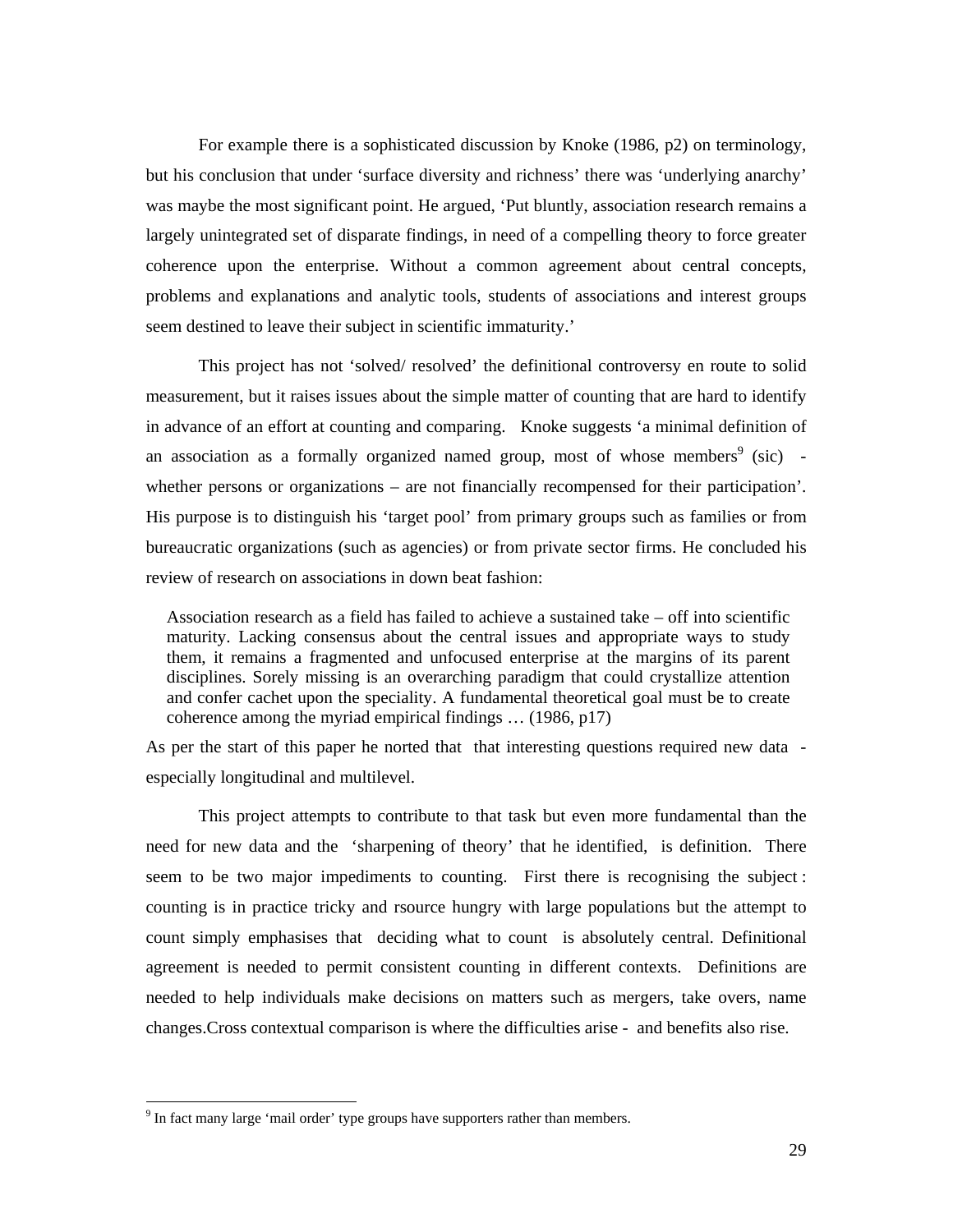Secondly, there is the empirical and mechanical difficulty in treating cases over time. We have seen how there is a big turnover in names from time A to time B. with small population areas of study such as political parties, minor examples in the record can be discounted and/ or case study research can document party histories. In large size data sets the temptation is to assume that a name that does not survive to time B has 'died'. In fact as discussed in the durability section, merger, take over, name change are at least 3 other possibilities. Some of these might represent group success rather than failure so identifying the key change event is important.

A particular operationalization of the idea of association might open the door to a myriad of local, possibly ephemeral, and non political groupings: these would not simply be difficult to count – but, more realistically, impossible. What is available though is data of the style in the the Directories used. The raw material for this project, is data on national, formal, member based organisations. These data sets will have limitations if the task is seen to be an understanding of all group activity over time. But data sets with limitations might be better than unrealiable aspirations at measuring ephemera. Certainly the kind of data available offers both the reassurance of predictable figures thit fit in with preconceptions – and unsuspected relationships accessible only by empirical discovery.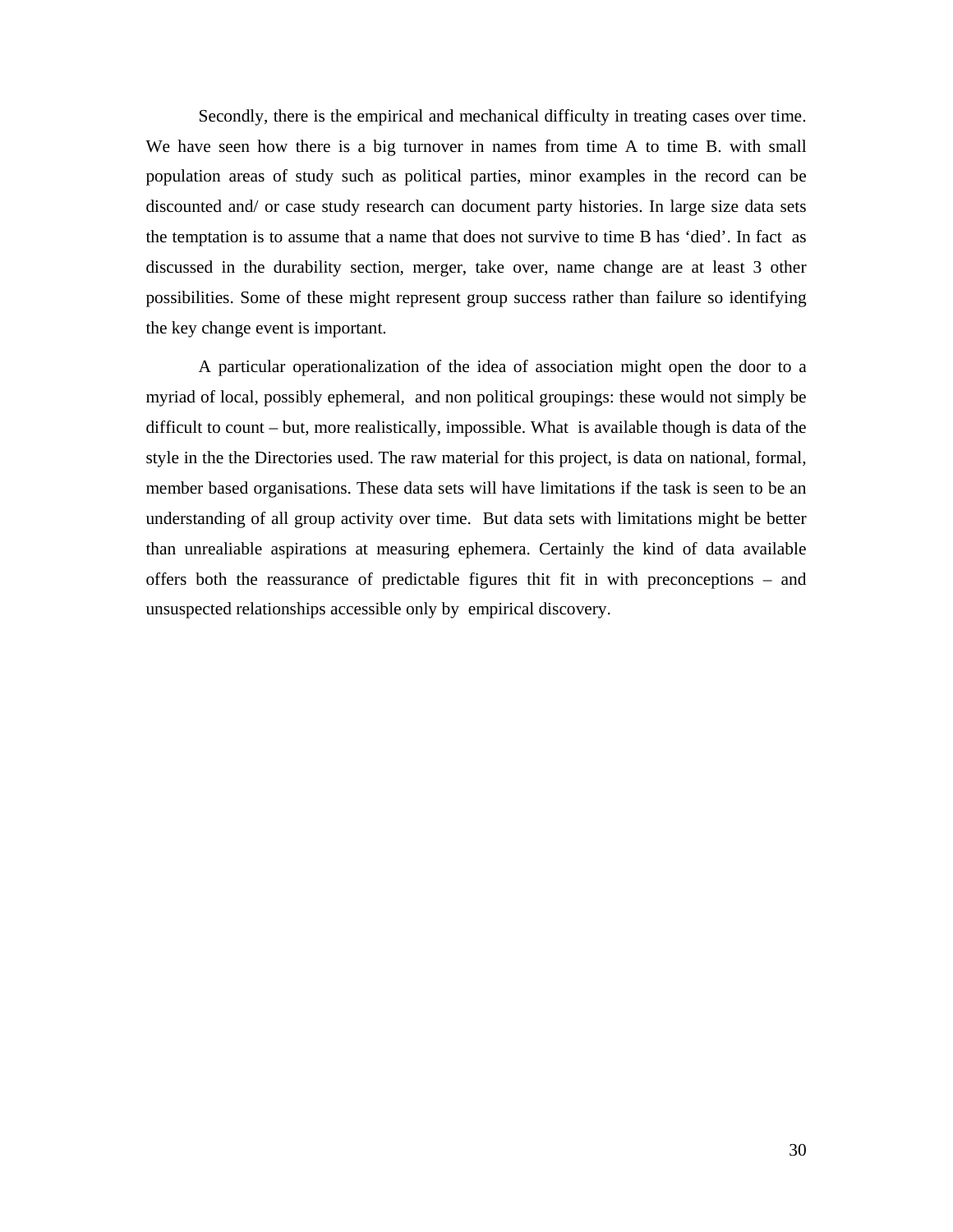| <b>US Coding</b>                                      | <b>US Groups</b> |                |      |      |       |       | <b>UK Groups</b> |       |           |       |                |       |
|-------------------------------------------------------|------------------|----------------|------|------|-------|-------|------------------|-------|-----------|-------|----------------|-------|
| <b>Topic Code</b>                                     | 1975             | 1985           | 1995 | 2005 | 1975  | 1985  | 1995             | 2005  | 1970      |       | 2005           |       |
| Macroeconomics,                                       |                  |                |      |      |       |       |                  |       |           |       |                |       |
| taxes, and the<br>economy                             | 44               | 84             | 85   | 83   | 0.4%  | 0.4%  | 0.4%             | 0.4%  | 1         | 0.0%  | 4              | 0.1%  |
| Civil Rights, Minority                                |                  |                |      |      |       |       |                  |       |           |       |                |       |
| <b>Issues and Civil</b>                               |                  |                |      |      |       |       |                  |       |           |       |                |       |
| Liberties                                             | 273              | 656            | 795  | 848  | 2.2%  | 3.4%  | 3.5%             | 3.8%  | 22        | 0.3%  | 30             | 0.4%  |
| Health                                                | 1044             | 1849           | 2331 | 2821 | 8.4%  | 9.7%  | 10.3%            | 12.6% | 231       | 3.5%  | 387            | 5.6%  |
| Agriculture                                           | 539              | 822            | 914  | 988  | 4.3%  | 4.3%  | 4.0%             | 4.4%  | 297       | 4.5%  | 445            | 6.4%  |
| Labour, Employment,<br>and Immigration                | 328              | 407            | 443  | 418  | 2.6%  | 2.1%  | 2.0%             | 1.9%  | 361       | 5.4%  | 97             | 1.4%  |
| <b>Formal Education</b>                               |                  |                |      |      |       |       |                  |       |           |       |                |       |
| System                                                | 943              | 1084           | 1137 | 1212 | 7.5%  | 5.7%  | 5.0%             | 5.4%  | 282       | 4.2%  | 258            | 3.7%  |
| Environment                                           | 226              | 362            | 513  | 564  | 1.8%  | 1.9%  | 2.3%             | 2.5%  | 117       | 1.8%  | 141            | 2.0%  |
| Energy                                                | 98               | 239            | 214  | 184  | 0.8%  | 1.3%  | 0.9%             | 0.8%  | 15        | 0.2%  | 11             | 0.2%  |
| Transportation                                        | 488              | 902            | 1045 | 789  | 3.9%  | 4.7%  | 4.6%             | 3.5%  | 84        | 1.3%  | 62             | 0.9%  |
| <b>Family Issues</b>                                  | 139              | 274            | 371  | 401  | 1.1%  | 1.4%  | 1.6%             | 1.8%  | 41        | 0.6%  | 45             | 0.7%  |
| Law and Crime Issues                                  | 192              | 380            | 468  | 507  | 1.5%  | 2.0%  | 2.1%             | 2.3%  | 46        | 0.7%  | 89             | 1.3%  |
| Social Welfare                                        | 242              | 414            | 479  | 464  | 1.9%  | 2.2%  | 2.1%             | 2.1%  | 213       | 3.2%  | 388            | 5.6%  |
| Community                                             |                  |                |      |      |       |       |                  |       |           |       |                |       |
| Development and<br><b>Housing Issues</b>              | 69               | 160            | 183  | 192  | 0.6%  | 0.8%  | 0.8%             | 0.9%  | 36        | 0.5%  | 17             | 0.2%  |
| Banking, Finance, and                                 |                  |                |      |      |       |       |                  |       |           |       |                |       |
| <b>Domestic Commerce</b>                              | 2213             | 2747           | 2808 | 2879 | 17.7% | 14.4% | 12.4%            | 12.9% | 2742      | 41.1% | 2002           | 29.0% |
| Defence                                               | 329              | 553            | 689  | 655  | 2.6%  | 2.9%  | 3.0%             | 2.9%  | 21        | 0.3%  | 14             | 0.2%  |
| Telecommunications,                                   |                  |                |      |      |       |       |                  |       |           |       |                |       |
| Mass Media, Space,<br>Science and                     |                  |                |      |      |       |       |                  |       |           |       |                |       |
| Technology                                            | 623              | 940            | 1139 | 1149 | 5.0%  | 4.9%  | 5.0%             | 5.1%  | 846       | 12.7% | 920            | 13.3% |
| <b>International Trade</b>                            | 124              | 166            | 197  | 156  | 1.0%  | 0.9%  | 0.9%             | 0.7%  | 50        | 0.8%  | 4              | 0.1%  |
| <b>International Affairs</b>                          |                  |                |      |      |       |       |                  |       |           |       |                |       |
| and Foreign Aid                                       | 839              | 1216           | 1569 | 1322 | 6.7%  | 6.4%  | 6.9%             | 5.9%  | 86        | 1.3%  | 76             | 1.1%  |
| Federal Government,<br><b>Public Policy Generally</b> | 249              | 450            | 455  | 424  | 2.0%  | 2.4%  | 2.0%             | 1.9%  | 8         | 0.1%  | 11             | 0.2%  |
| Public Lands and                                      |                  |                |      |      |       |       |                  |       |           |       |                |       |
| Territories                                           | 74               | 122            | 161  | 151  | 0.6%  | 0.6%  | 0.7%             | 0.7%  | 3         | 0.0%  | $\overline{2}$ | 0.0%  |
| State and Local                                       |                  |                |      |      |       |       |                  |       |           |       |                |       |
| Government and<br>Policy                              | 85               | 98             | 102  | 98   | 0.7%  | 0.5%  | 0.5%             | 0.4%  | 42        | 0.6%  | 34             | 0.5%  |
| Weather and Natural                                   |                  |                |      |      |       |       |                  |       |           |       |                |       |
| <b>Disasters</b>                                      | 5                | 10             | 12   | 16   | 0.0%  | 0.1%  | 0.1%             | 0.1%  | $\pmb{0}$ | 0.0%  | 0              | 0.0%  |
| Fires                                                 | 6                | $\overline{7}$ | 12   | 10   | 0.0%  | 0.0%  | 0.1%             | 0.0%  | 0         | 0.0%  | 1              | 0.0%  |
| Sports and Recreation                                 | 450              | 778            | 874  | 792  | 3.6%  | 4.1%  | 3.9%             | 3.5%  | 279       | 4.2%  | 379            | 5.5%  |
| <b>Death Notices</b>                                  | 22               | 22             | 23   | 22   | 0.2%  | 0.1%  | 0.1%             | 0.1%  | 9         | 0.1%  | 11             | 0.2%  |
| Churches and Religion                                 | 609              | 852            | 1026 | 942  | 4.9%  | 4.5%  | 4.5%             | 4.2%  | 120       | 1.8%  | 60             | 0.9%  |
| Ideological, Social                                   |                  |                |      |      |       |       |                  |       |           |       |                |       |
| Cause, and Political                                  | 245              | 481            | 568  | 609  | 2.0%  | 2.5%  | 2.5%             | 2.7%  | 177       | 2.7%  | 309            | 4.5%  |

Appendix 1 **Comparison of US and UK Groups by US Topic Code**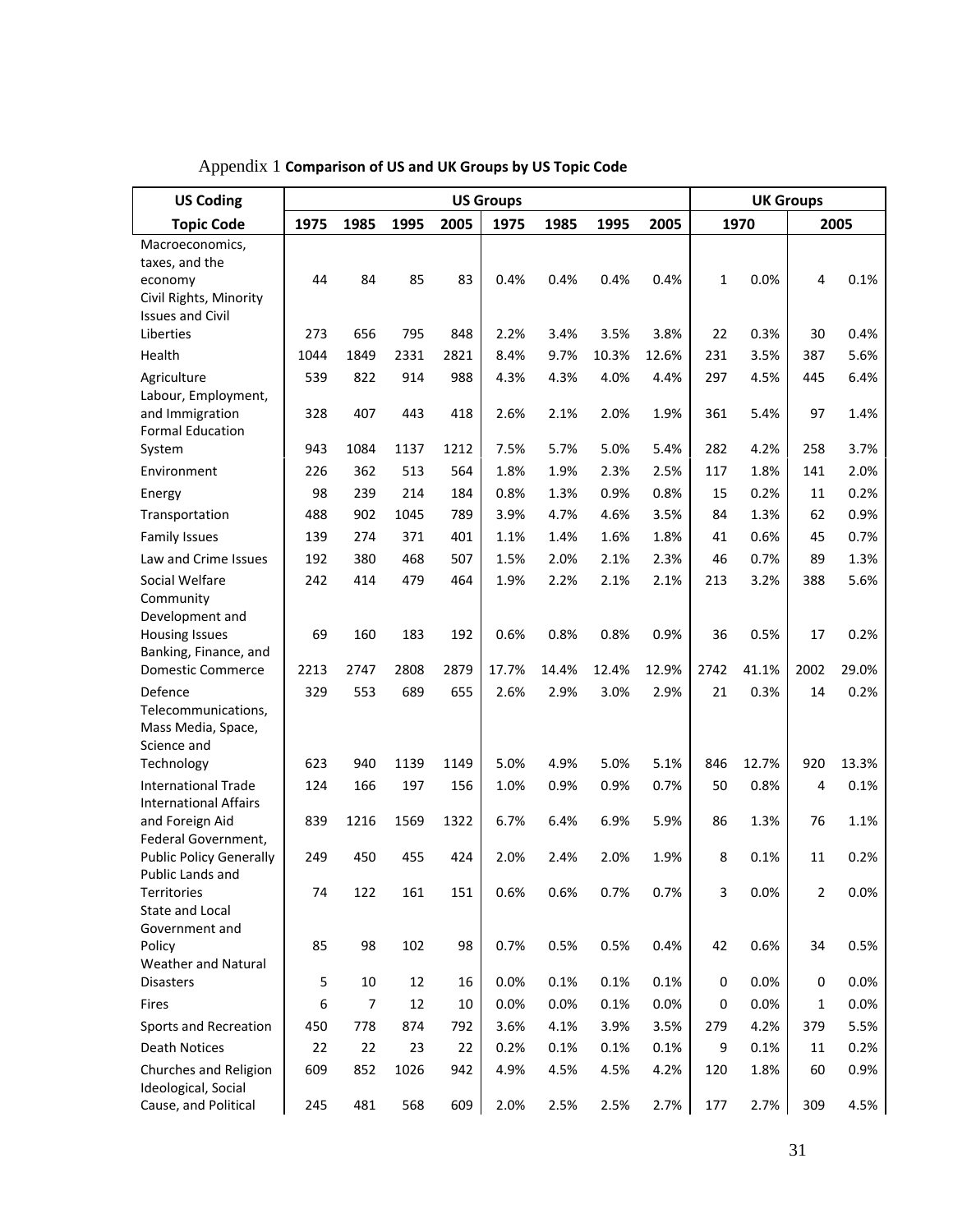| Groups                |     |      |      |      |      |      |      |      |     |      |     |      |
|-----------------------|-----|------|------|------|------|------|------|------|-----|------|-----|------|
| Performing, Fine and  |     |      |      |      |      |      |      |      |     |      |     |      |
| <b>Creative Arts</b>  | 620 | 845  | 1375 | 1190 | 5.0% | 4.4% | 6.1% | 5.3% | 273 | 4.1% | 464 | 6.7% |
| Culture, Heritage and |     |      |      |      |      |      |      |      |     |      |     |      |
| History               | 821 | 1089 | 1459 | 1481 | 6.6% | 5.7% | 6.4% | 6.6% | 70  | 1.1% | 58  | 0.8% |
| Hobbies, Collectors,  |     |      |      |      |      |      |      |      |     |      |     |      |
| Amusements and        |     |      |      |      |      |      |      |      |     |      |     |      |
| Clubs                 | 516 | 934  | 1129 | 940  | 4.1% | 4.9% | 5.0% | 4.2% | 154 | 2.3% | 581 | 8.4% |
| Other/Unknown         | 36  | 77   | 81   | 95   | 0.3% | 0.4% | 0.4% | 0.4% | 13  | 0.2% | 15  | 0.2% |

# *Bibliography*

Baumgartner, F and Leech, B (1998) *Basic Interests*, Princeton University Press.

Berry, J (1999) *The New Liberalism*, Brookings.

Cigler, a (1994) 'Research Gaps in the study of interest represenbtation' In M Schwatz and J Green *Representing Interests and Interest Group Representation*, University Press of America.

Gray, V and Lowery, D (1996) *The Population Ecology of Interest Representation*, University of Michigan Press.

Jordan, G and Maloney, W (2007) *Democracy and Interest Groups*, Palgrave Macmillan. Johnson, Erik and John D. McCarthy. (2005). 'The Sequencing of Transnational and National Social Movement Mobilization: The Organizational Mobilization of the Global and U.S. Environmental Movements' Pp. 71-94 in *Transnational Protest and Global Activism.* Donatella Della Porta and Sidney Tarrow (eds.) Lanham, MD: Rowman and Littlfield.

Knoke, D (1986) 'Associations and Interest Groups' *Annual Review of Sociology*, Vol. 12, pp. 1-21 Martin, Andrew, Frank Baumgartner and John D. McCarthy. (2006) "Measuring Association Populations Using the Encyclopedia of Associations: Evidence from the Field of Labor Unions" *Social Science Research*. 35:771-778

Nownes, A and Neeley, **G (**1996) 'Toward an Explanation for Public Interest Group Formation and Proliferation: "Seed Money," Disturbances, Entrepreneurship, and Patronage', *Policy Studies Journal,* Vol. 24, 1996

Petracca, M (1992) 'The Rediscovery of Interest Group Politics, in Petracca (ed), The *Politics of Interests*, Westview Press.

Salisbury, R (1992) *Interests and Institutions*, University of Pittsburgh Press.

Salisbury, R (1994) 'Interest structures and policy domains' in M Schwartz and J Green, *Representing Interests and Interest Group Representation*, University Press of America.

Schlozman, K and Tierney, J (1986) *Organized interests and American Democracy,* Harper Row.